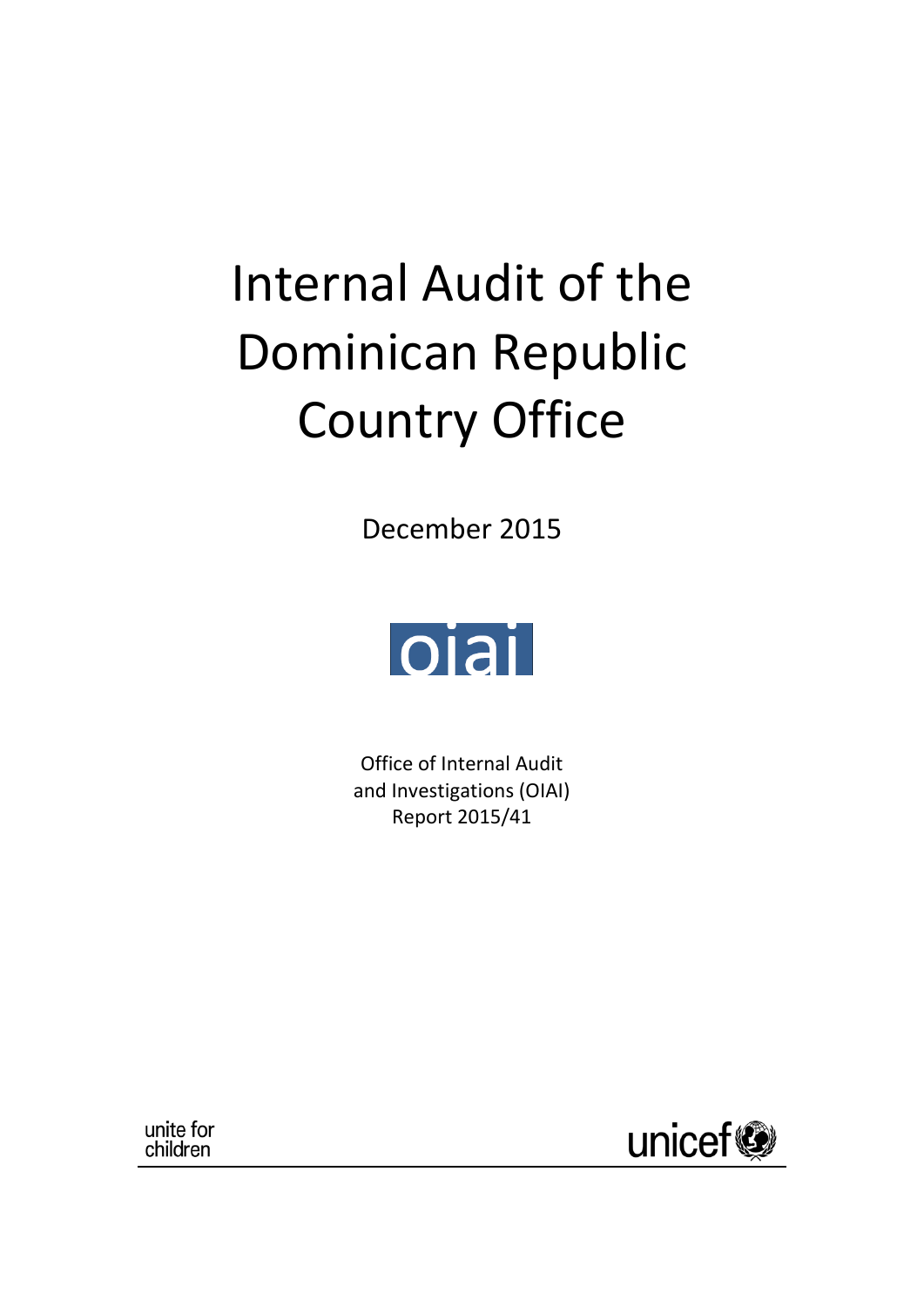# Summary

The Office of Internal Audit and Investigations (OIAI) has conducted an audit of the Dominican Republic Country Office. The audit sought to assess governance, programme management and operations support over the office's activities, and covered the period from January 2014 to October 2015.

The 2012-2016 country programme includes three programme outputs: *High-quality inclusive social services for health and education*; *Protection of children and adolescents and institutional reform*; and *Knowledge generation and policy support for social inclusion.* The country programme has a total budget of US\$ 13.75 million, out of which US\$ 3.75 million is regular resources (RR) and US\$ 10 million other resources (OR). RR are core resources that are not earmarked for a specific purpose, and can be used by UNICEF wherever they are needed. OR are contributions that may have been made for a specific purpose, and may not always be used for other activities without donor agreement. An office is expected to raise the bulk of the resources it needs for the country programme itself, as OR.

The country office is based in Santo Domingo; there are no zone offices. There is a total workforce of 22 staff, consisting of three international professionals, eight national officers and 11 general service staff. At the time of the audit, two posts were vacant.

#### Action agreed following the audit

As a result of the audit, and in discussion with the audit team, the country office has decided to take a number of measures. One is being implemented as high priority—that is, it concerns issues that require immediate management attention. It is as follows:

 The office was not fully compliant with the procedures for the Harmonized Approach to Cash Transfers (HACT). The office has agreed to provide training to staff and partners on HACT guidelines, prepare an assurance plan compliant with those guidelines, and conduct assurance activities as planned.

#### Conclusion

The audit concluded that, subject to implementation of the agreed actions, the controls and processes over the Dominican Republic country office were generally established and functioning. The measures to address the issues raised are presented with each observation in the body of this report. The Dominican Republic country office has prepared action plans to address the issues raised.

The country office, with support from the Regional Office, and OIAI will work together to monitor implementation of these measures.

Office of Internal Audit and Investigations (OIAI) December 2015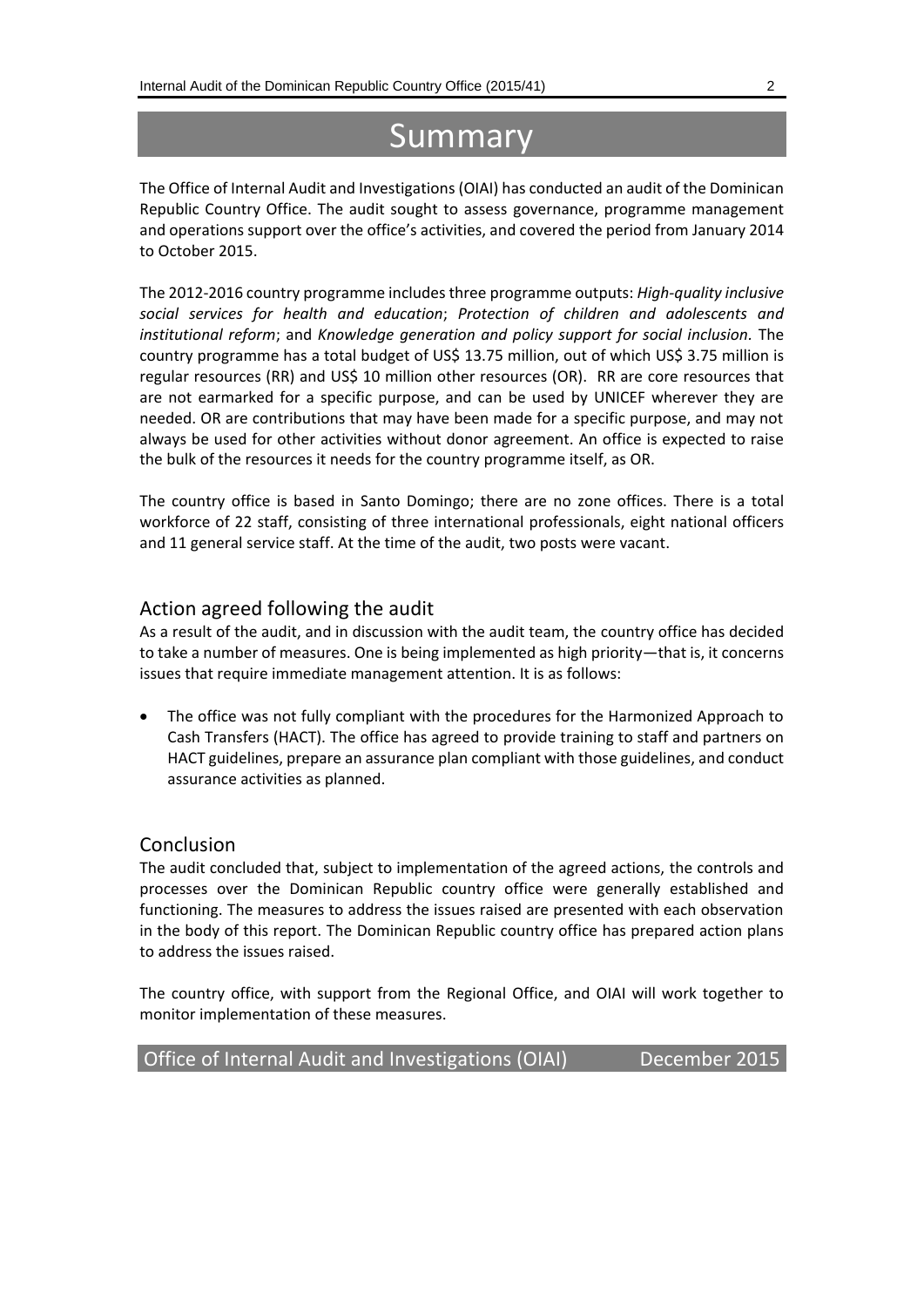# Contents

| <b>Summary</b>                               | 2              |
|----------------------------------------------|----------------|
| <b>Objectives</b>                            | 4              |
| <b>Audit Observations</b>                    | 4              |
| Governance                                   | 4              |
| Office priorities and performance management | 4              |
| Staffing and recruitment                     | 6              |
| Learning and development                     | $\overline{7}$ |
| Governance area: Conclusion                  | $\overline{7}$ |
| <b>Programme management</b>                  | 8              |
| Resource mobilization                        | 8              |
| Approval of agreements with partners         | 10             |
| Harmonized Approach to Cash Transfers        | 11             |
| Programme monitoring                         | 13             |
| Programme management: Conclusion             | 14             |
| <b>Operations support</b>                    | 15             |
| Cash transfer management                     | 15             |
| Contract management                          | 16             |
| Travel management                            | 18             |
| Outsourcing of ICT function                  | 19             |
| <b>Operations support: Conclusion</b>        | 20             |
|                                              |                |

#### **Annex A: Methodology, and definition of priorities and conclusions 21**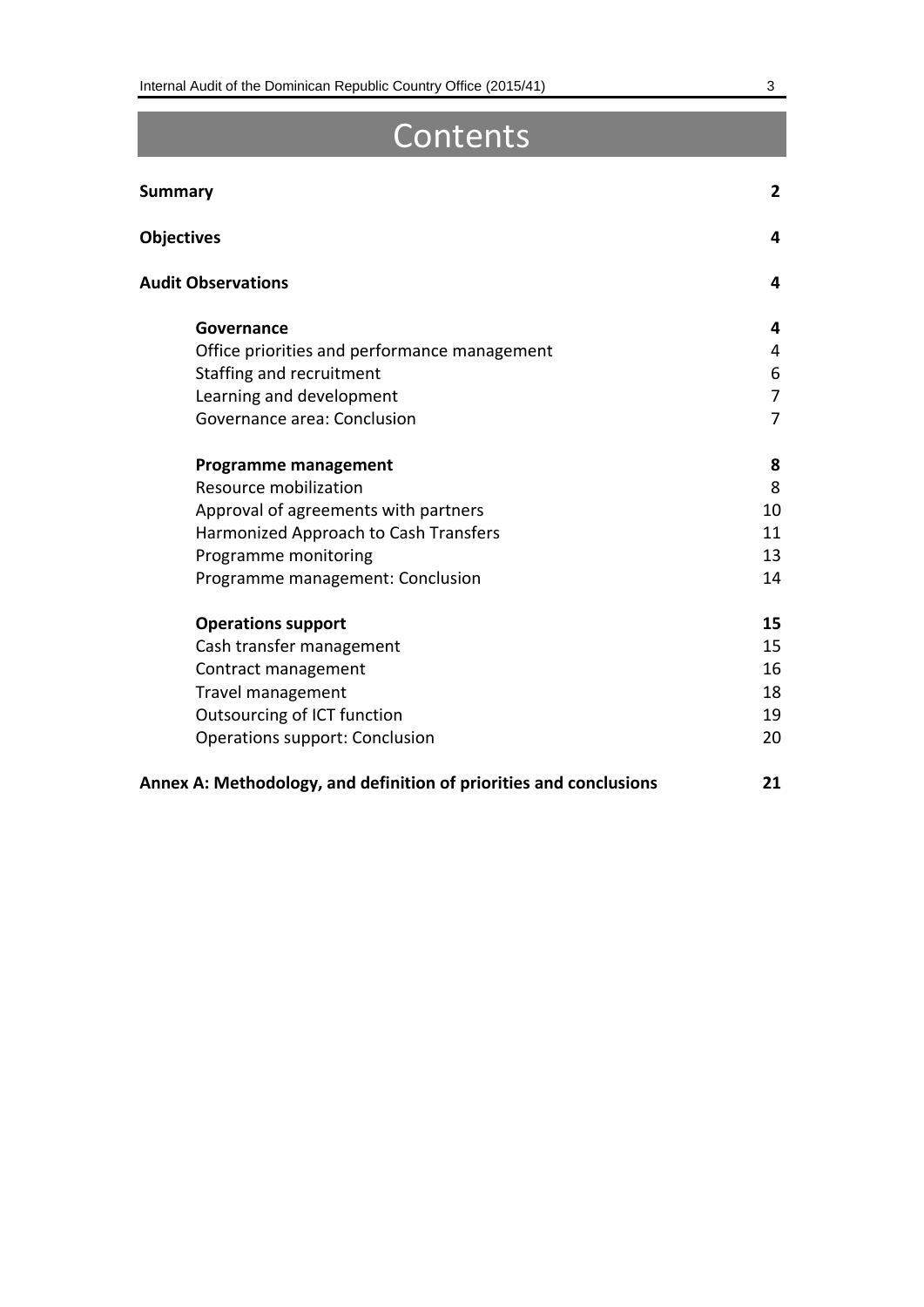# **Objectives**

The objective of the country office audit is to provide assurance as to whether there are adequate and effective controls, risk management and governance processes over a number of key areas in the office. In addition to this assurance service, the audit report identifies, as appropriate, noteworthy practices that merit sharing with other UNICEF offices.

The audit observations are reported upon under three headings: governance, programme management and operations support. The introductory paragraphs that begin each of these sections explain what was covered in that particular area, and between them define the scope of the audit.

# Audit Observations

### 1 Governance

In this area, the audit reviews the supervisory and regulatory processes that support the country programme. The scope of the audit in this area includes the following:

- **Supervisory** structures, including advisory teams and statutory committees.
- **Identification** of the country office's priorities and expected results and clear communication thereof to staff and the host country.
- **Staffing structure** and its alignment to the needs of the programme.
- **Human resources management.** This includes recruitment, training and staff entitlements and performance evaluation.
- **Performance measurement**, including establishment of standards and indicators to which management and staff are held accountable.
- **Delegation** of authorities and responsibilities to staff, including the provision of necessary guidance, holding staff accountable, and assessing their performance.
- **Risk management**: the office's approach to external and internal risks to achievement of its objectives.
- **Ethics**, including encouragement of ethical behaviour, staff awareness of UNICEF's ethical policies and zero tolerance of fraud, and procedures for reporting and investigating violations of those policies.

All the above areas were covered in this audit.

The audit found that controls were functioning well over a number of areas. All staff members had completed the on-line Ethics mandatory course and the Representative organized a briefing for the whole staff every year.

However, the audit noted the following.

#### Office priorities and performance management

Offices set out their key management and programme priorities in an Annual Management Plan (AMP). So that they can monitor progress against these priorities effectively, they should also select indicators against which that progress can be measured. These indicators should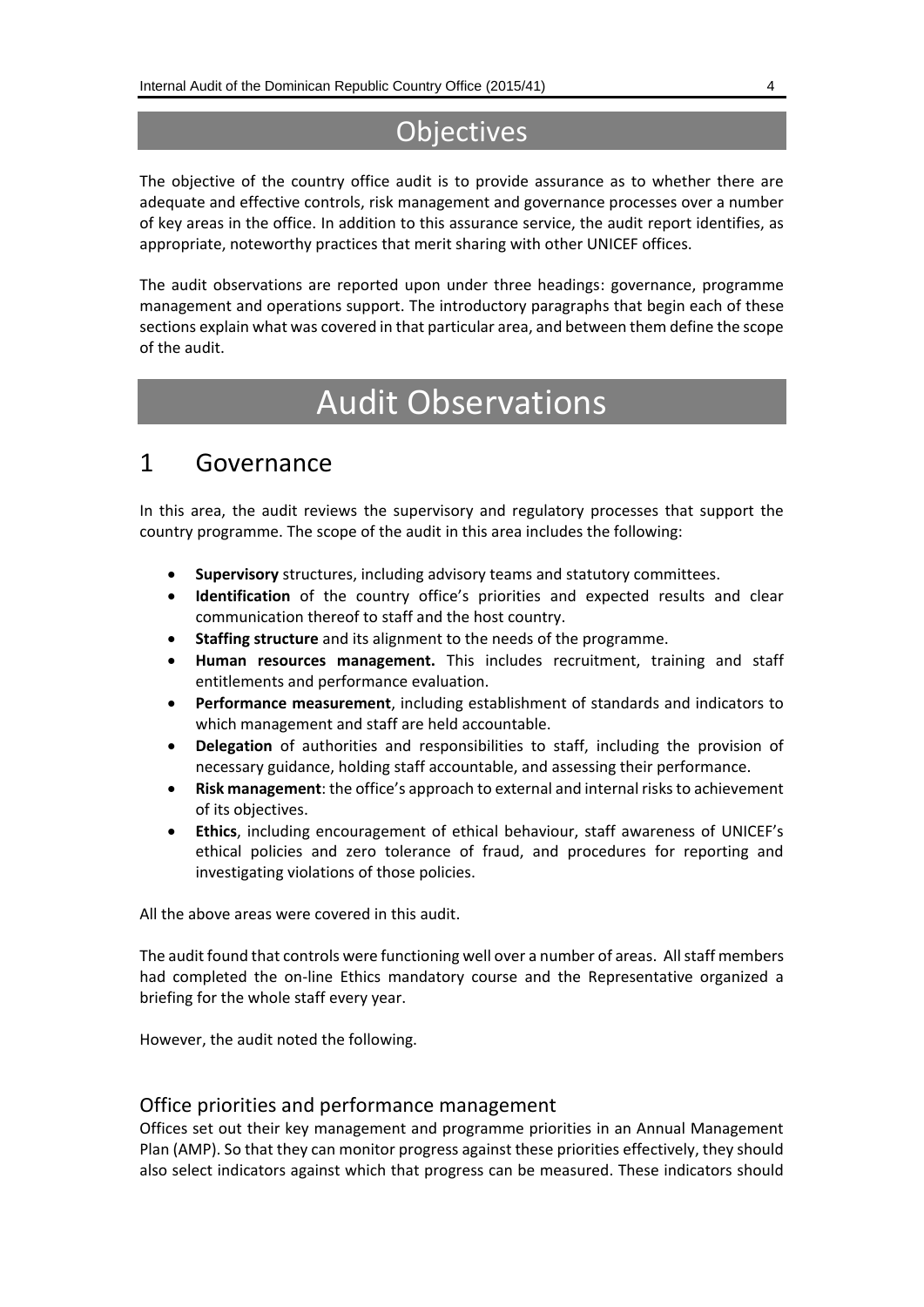be regularly monitored by the Representative, senior staff and the Country Management Team (CMT), the committee of senior staff in a country office that advises the Representative.

According to UNICEF's Programme Policy and Procedures Manual (PPPM), there should also be an annual management review each year to, among other things, assess the accomplishment of office's annual priorities and overall performance against planned results and indicators. These management indicators should be the basis for the assignment of staff duties in their Performance Evaluation Reports (PERs). The audit noted the following.

*Office priorities:* The country office had prepared AMPsin both 2014 and 2015. Priorities were discussed in CMT and then included in the AMP. The office had defined the same priorities for management (seven priorities), programme (16) and operations (five) in both the 2014 and 2015 AMPs. The audit found that the total number of priorities was too high to enable the office to really focus on the main areas. Moreover, it noted the priorities defined for management and operations were very general and not measurable. They reflected an office's generic management functions or support to operations activities in broad terms, for example 'Programme implementation, programming and review', 'Advocacy', 'Operations management', 'Administration and Human resources' or 'Finance'. Also, indicators were defined for programme priorities but not for management and operations priorities. The audit also noted that the office had not sent the AMP to the Regional Office in either 2014 or in 2015 (it is supposed to).

The audit reviewed the PER forms of the Representative, Deputy Representative and Heads of sections, and found that they only partially reflected the priorities in the AMP. Indeed, some of the priorities were not reflected at all (such as Mobilization and Management of Resources in 2014) and some were partially reflected – for example, the results differed between the AMP and the evaluation form(s).

*Performance management:* Priorities were discussed during CMT meetings or Programme Coordination meetings, but there was no systematic review of progress in their achievement. Moreover, there was no annual management review of progress on priorities at the end of 2014. The office said that, at mid-year, there had been a management consultation with the Regional Office to discuss implementation of recommendations made by the latter following its review of the country office's annual report.

Inadequate indicators and lack of planned results for priorities reduced the office's capacity to measure performance and hold staff accountable for it. They arose mainly from insufficient application of the procedures set out in the PPM.

**Agreed action 1 (medium priority):** The country office agrees to strengthen oversight over preparation and implementation of the Annual Management Plan (AMP), and to take the following specific steps:

- i. Ensure that all priorities included in the annual management plans (AMPs) are specific and measurable and are assigned to responsible staff in the office.
- ii. Share the Annual Management Plan with the Regional Office,
- iii. Monitor the status of agreed office priorities by reporting progress on their implementation to the Country Management Team (CMT) or to the Programme Coordination Group, and recording that progress, and the discussion of it, in the committee's minutes.
- iv. Assess the office's overall performance in accomplishing its management priorities, as defined in the AMPs, through annual management reviews.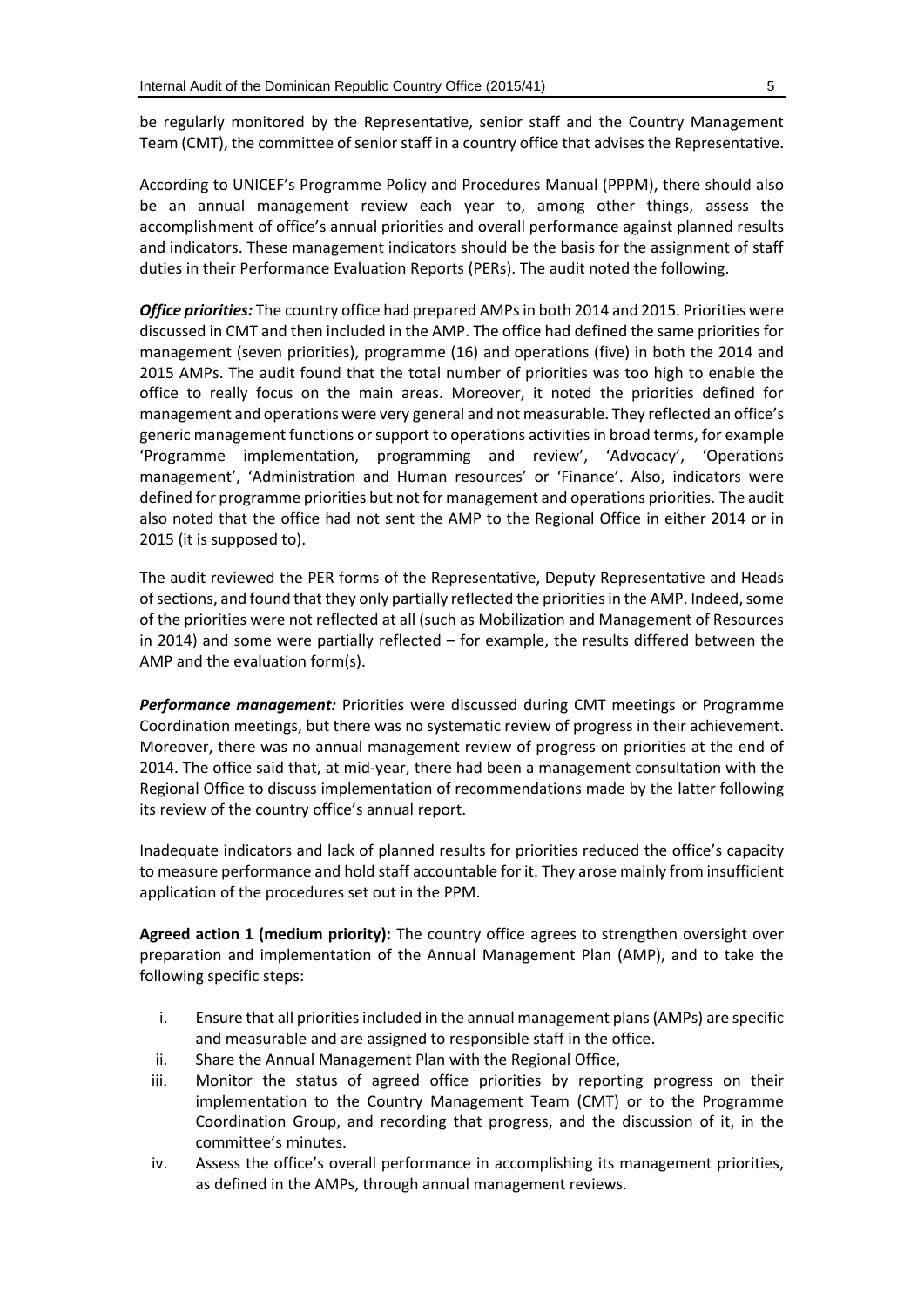Staff responsible for taking action: Representative, Deputy Representative Date by which action will be taken: April 2016

#### Staffing and recruitment

The audit reviewed the office structure and processes for filling the approved posts for the country programme and noted the following.

*Vacant post:* At the time of the audit, the Social Policy Officer position had been vacant for almost three years. The country office said that during the previous programming cycle, a Social and Economic Analysis post existed at the national officer (C) level. Following the PBR<sup>1</sup> submission of 2012, the post's title was changed to Social Policy officer and also downgraded to the level of national officer (B).

This post was supposed to be funded by Other Resources. However, the office never advertised it because the OR was insufficient to fund all posts as planned, and this was the most expensive of the OR-funded posts. Also, the office said that there was no real need for it any more since the majority of the tasks linked to this post were now performed by the Monitoring and Evaluation officer. However, the audit found that the Social Policy Officer post was never proposed for abolition to the Regional Office because the country office thought that a post left vacant for a number of years was automatically abolished.

*Recruitment:* The audit reviewed the files of the three recruitments that took place during the period under audit. It noted the following.

According to UNICEF policy on Staff Selection (CF/EXD/2013/004), interview panel members should all have completed training on competency-based interviewing. In none of the three cases were the panel members all certified as having received such training. In one case, only one of the four panel members was.

For a temporary national officer position, one of the reference checks for the recommended candidate was not satisfactory, but they were recruited anyway. This is not in compliance with UNICEF policy, which states that for temporary appointments specifically, a candidate with an unsatisfactory reference should not be recruited, even if their other references are satisfactory. For the recruitment of the financial assistant, only one reference check was asked for, which was not sufficient.

#### **Agreed action 2 (medium priority):** The country office agrees to:

-

- i. Assess the need for the Social Policy post and propose its abolition if it is no longer required.
- ii. Make sure all staff members participating in recruitment interviews are certified in competency-based interviewing.
- iii. Conduct sufficient reference checks on the recommended candidates and when a

<sup>&</sup>lt;sup>1</sup> The programme budget review (PBR) is a review of a UNICEF unit or country office's proposed management plan for its forthcoming country programme. For a country office, it is carried out by a regional-level committee, which will examine – among other things – the proposed office structure, staffing levels and fundraising strategy, and whether they are appropriate for the proposed activities and objectives.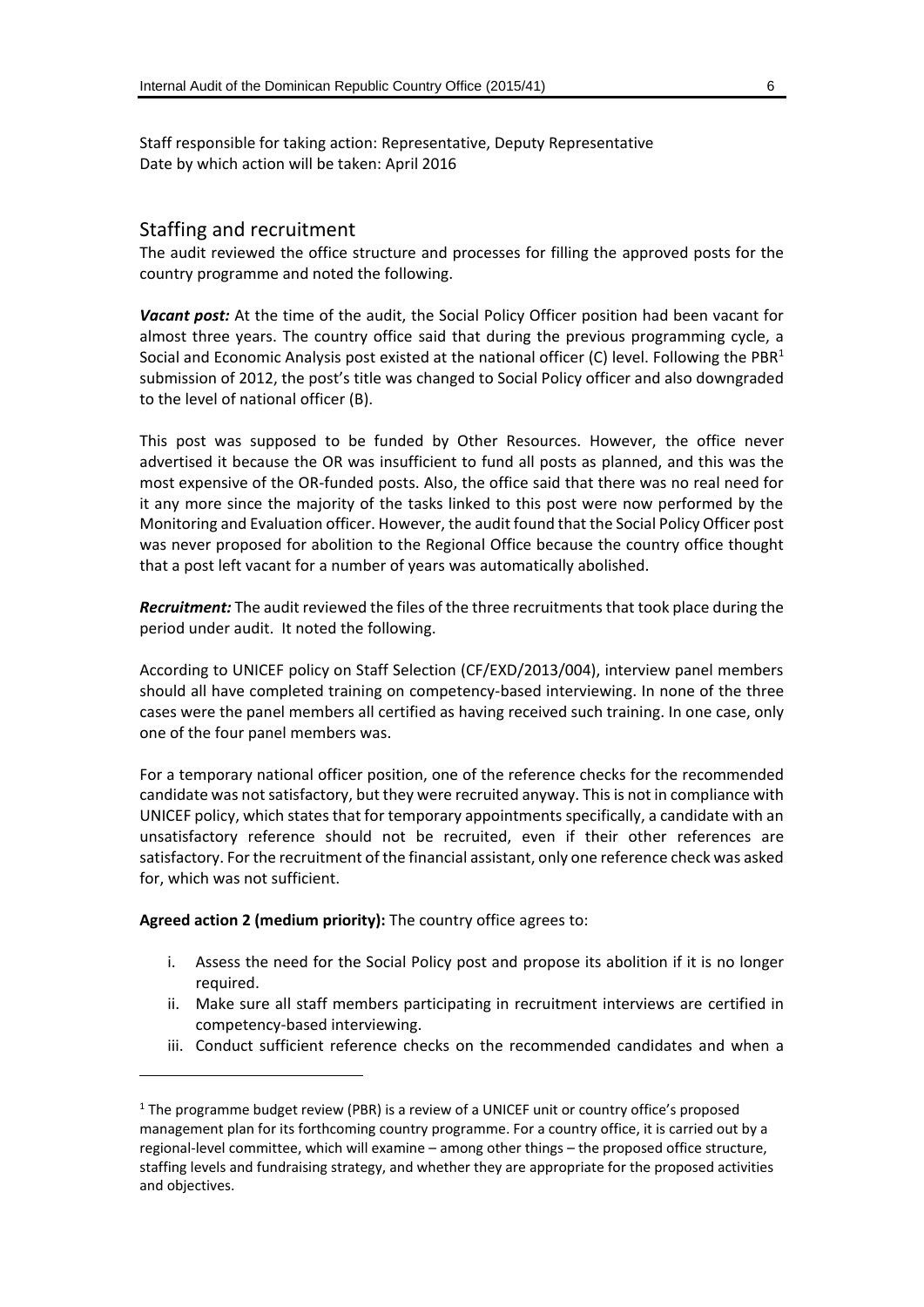reference is not satisfactory, to not recruit the candidate in question for a temporary appointment.

Staff responsible for taking action: Representative, Operation Officer/ HR Assistant and Human Resources/Training focal point Date by which action will be taken: March 2016

#### Learning and development

The office had an established Learning and Development Committee, the membership and role of which were described in the Annual Management Plan. It was supposed to meet at least three times per year, in September, January and May. However, the audit was not provided with any evidence of meetings during the period audited. The office said that the meetings were informal and did not lead to the preparation of minutes and that the Committee mainly worked through exchanges of emails.

A learning plan was prepared in 2014 and 2015 and annexed to the Annual Management Plan. The plans mainly listed group training sessions and a few individual training activities. However, the audit did not see any evidence that these plans had been based on the office priorities and skills gaps, or that it was linked to the professional development needs of individual staff members.

Moreover, it was found that contrary to its terms of reference, the Committee did not play any role in advising the Representative on the selection of staff members for participation in training. This was done by the staff member's supervisor and the Committee was not even involved. This did not guarantee fairness and transparency in the selection process. It also meant there was a lot of training approved directly by the supervisors that was not even reflected in the learning and development plan.

Finally, the audit noted an important disparity between staff members in the number of training days. In 2014, there was an average 48 hours of training per staff member, but varying from one to 124 hours. In 2015, the average was of 30 hours varying from one to 98 hours.

**Agreed action 3 (medium priority):** The country office agrees to:

- i. Implement a learning and development plan, matched to an appropriate budget that is linked to the office priorities and skills gaps, and to the professional development needs of individual staff members.
- ii. Ensure that the Learning and Development Committee meets periodically to prepare the Office Learning Plan, monitor its implementation and advise the Representative on selection of staff members for participation in group training.

Staff responsible for taking action: Training focal point Date by which action will be taken: November 2016

#### Governance: Conclusion

Based on the audit work performed, OIAI concluded at the end of the audit that the control processes over governance, as defined above, were generally established and functioning during the period under audit.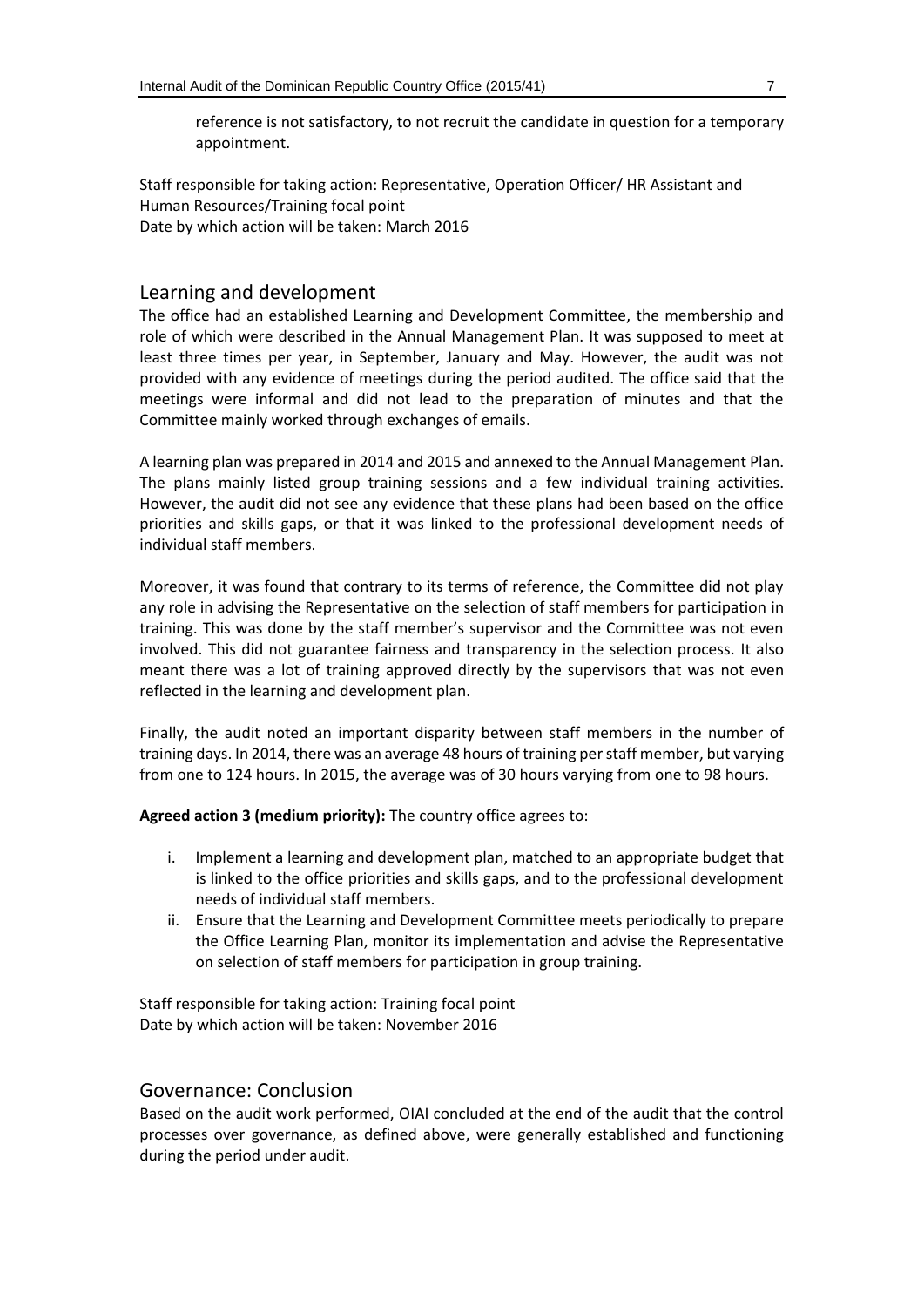### 2 Programme management

In this area, the audit reviews the management of the country - that is, the activities and interventions on behalf of children and women. The programme is owned primarily by the host Government. The scope of the audit in this area includes the following:

- **Resource mobilization and management.** This refers to all efforts to obtain resources for the implementation of the country programme, including fundraising and management of contributions.
- **Planning.** The use of adequate data in program design, and clear definition of results to be achieved, which should be specific, measurable, achievable, realistic and timebound (SMART), planning resources needs; and forming and managing partnerships with Government, NGOs and other partners.
- **Support to implementation.** This covers provision of technical, material or financial inputs, whether to governments, implementing partners, communities or families. It includes activities such as supply and cash transfers to partners.
- **Monitoring of implementation.** This should include the extent to which inputs are provided, work schedules are kept to, and planned outputs achieved, so that any deficiencies can be detected and dealt with promptly.
- **Reporting.** Offices should report achievements and the use of resources against objectives or expected results. This covers annual and donor reporting, plus any specific reporting obligations an office might have.
- **Evaluation.** The office should assess the ultimate outcome and impact of programme interventions and identify lessons learned.

All the areas above were covered in this audit.

The audit found that controls were functioning well over a number of areas. For the preparation of the workplans, the country office involved partners from the Government at centralized and decentralized levels, and also involved NGO partners. The office held sectoral annual reviews of workplans with its counterparts in order to ensure that the programme's implementation was progressing as planned, and to identify results and difficulties as well as priorities for the next workplan. In addition, a joint annual review meeting was held with all the counterparts of all programmes to improve inter-sectoral coordination.

The audit noted also that the HACT<sup>2</sup> provisions were included in the  $2012$ -2016 Country Programme Action Plan<sup>3</sup> signed in on 27 April 2012. Moreover, all partners receiving US\$ 100,000 or more per year from UNICEF were micro-assessed.

However, the audit noted the following.

#### Resource mobilization

-

UNICEF's Programme Policy and Procedure Manual specifies that country offices should

<sup>&</sup>lt;sup>2</sup> Harmonized Approach to Cash Transfers (see p12 below).

<sup>&</sup>lt;sup>3</sup> The CPAP is a formal agreement between a UNICEF office and the host Government on the programme of cooperation, setting out the expected results, programme structure, distribution of resources and respective commitments during the period of the current country programme.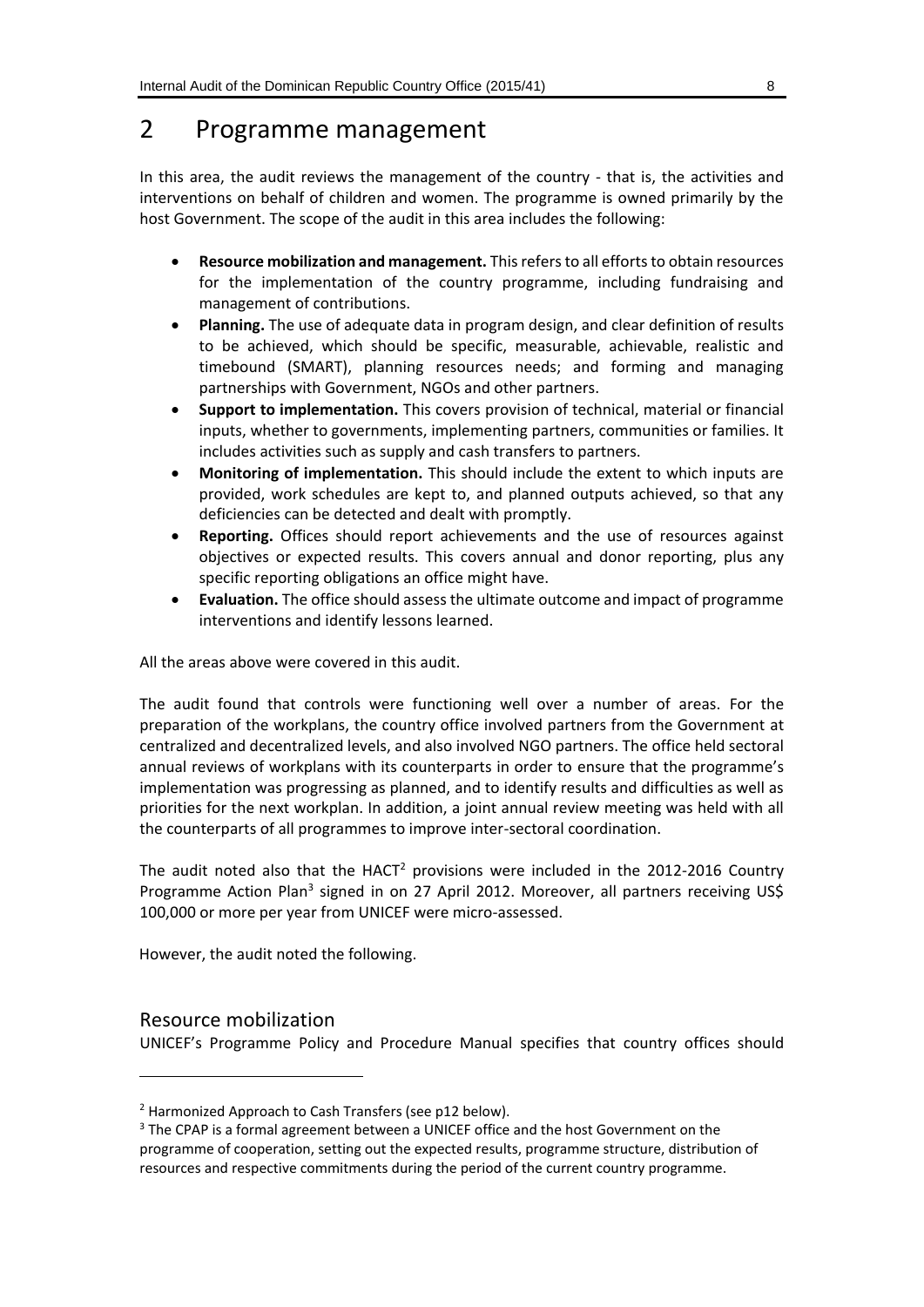establish a resource mobilization strategy to set specific resource mobilization targets for the programme period and outline how, where, when and with whom resource mobilization<sup>4</sup> activities will be undertaken. This should include analysis of the specific fundraising context, ideas, events and opportunities for engagement with the donors, as well as maintenance of contacts with representatives of donor countries based in the country or the region, and with the concerned UNICEF donor focal point. The Country Management Team (CMT) or a specific resource mobilization task force should monitor the implementation of the planned activities.

The office had been relatively successful in meeting its overall fundraising targets. At the end of October 2015, it had already raised about US\$ 6 million – or 60 percent of the budgeted OR for the 2012-2016 country programme period. However, the audit noted the following.

*Fundraising strategy:* The country office had developed a resource mobilization strategy for 2012-2016 with the support of a staff member from Spanish National Committee for UNICEF, who was put at the disposal of the office for three months. The strategy, dated July 2014, described the main existing and potential private funding sources.

However, the audit noted that this strategy only really covered the private sector, and only by giving a list of companies to be approached. The Programme Policy and Procedure Manual states that a resource mobilization strategy should outline the main existing and potential governmental and inter-governmental funding sources, opportunities in the private sector including National Committees, inter-organizational arrangements (including MDTFs<sup>5</sup> and other pooled funding mechanisms) and new aid channels such as global funds and foundations. Moreover, at the time of the audit, the office had not defined resource mobilization activities and how they would be monitored (by the Country Management Team or by a specific task force).

The staff member from the Spanish national committee who had helped the office develop the fundraising strategy was then hired on an 11-month consultant's contract to implement it. The audit found that this created a conflict-of-interest situation, since the same person who developed the resource-mobilization strategy was selected to implement it.

*Donor contributions:* The office had signed 10 donor contribution agreements with privatesector companies. The agreements were mainly with hotels and involved using UNICEF's name and logo to raise funds through the payment by their guests of an additional dollar per room reservation. Some agreements included the payment of a minimum amounts and others did not.

The audit reviewed the agreements and the payments made and found that an outstanding amount of US\$ 68,000 in total was still due to the office for the year 2015. The amount was due from agreements signed with four different companies. However, the office had not formally requested the payment of the outstanding amounts, although four of the five agreements involved specified that UNICEF could request the payment of the agreed amounts

1

<sup>4</sup> While the terms "resource mobilization" and "fundraising" are often used interchangeably, the former is slightly broader; although fundraising is its largest single component, it also includes mobilizing resources in the form of people (volunteers, consultants and seconded personnel), partnerships, or equipment and other in-kind donations.

<sup>5</sup> Multi-donor trust funds (MTDFs) are mechanisms one or more UN agency can use to pool funds from a number of donors, and hold them in trust (rather than accruing them as revenue to itself); they can then be disbursed to different implementing bodies. MDTFs can be used to (for example) address a particular need or crisis that requires cross-sectoral intervention.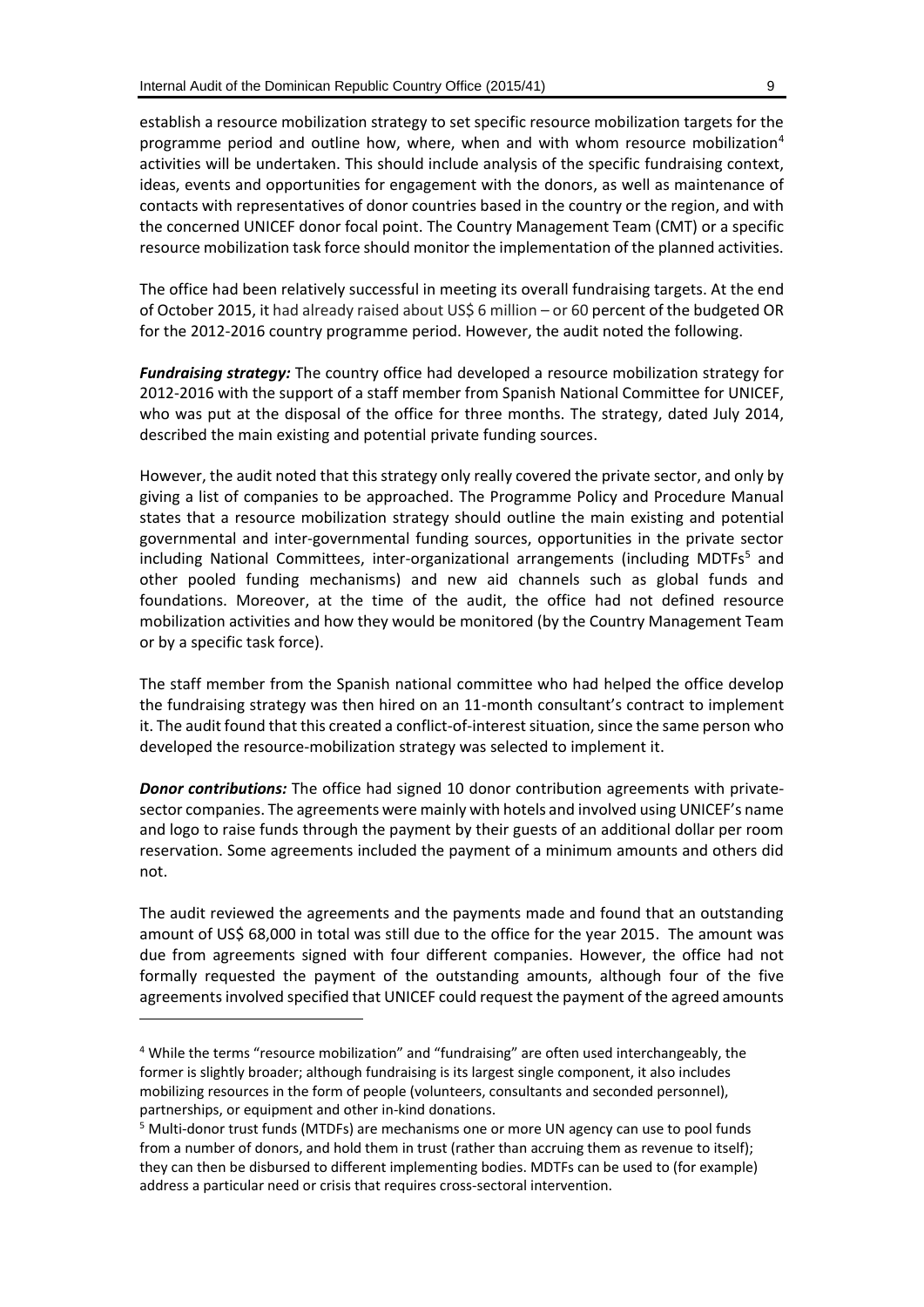and terminate the contract if the payment was not made. Besides a financial loss, there would be a reputational risk if UNICEF's name and logo were used to raise funds that were not channelled back to it as agreed.

**Agreed action 4 (medium priority):** The country office has agreed to strengthen its resource mobilization by taking the following steps:

- i. Complete its fundraising strategy by including all types of existing and potential funding sources, defining resource mobilization activities to implement the strategy, and periodically monitor its implementation.
- ii. Review, and if appropriate end, the conflict of interest in the implementation of the fundraising strategy by the consultant that helped develop it.
- iii. Seek advice from the Regional Office and/or Private Fundraising and Partnership Division (PFP) and take the appropriate measures to collect the outstanding amounts from the private companies.
- iv. Seek advice from the Regional Office and/or PFP as to whether to continue the relationships with the 10 private companies to collect funds on behalf of UNICEF and how to manage these relationships.

Staff responsible for taking action: Representative Date by which action will be taken: April 2016

#### Approval of agreements with partners

-

During the period audited, the office had signed programme cooperation agreements (PCAs) with four NGOs in 2014 and six (up to October) in 2015. The total value of these PCAs was equivalent to US\$ 619,000, representing 12 percent of total expenditure. The office had made direct cash transfers to 28 different partners, of which six were NGOs.

In April 2015 UNICEF introduced new procedures for transfer of resources to NGOs.<sup>6</sup> In order to verify how the office had implemented this new policy, the audit focused its review on a sample of two agreements signed since.

*Partner selection:* Under the new procedures, offices may choose NGOs for cooperation according to either open or direct selection. Open selection is used when an office issues a call for expressions of interest in partnership with UNICEF. In this office, however, all PCAs were signed after the direct selection procedure. This is used when an NGO approaches UNICEF directly or vice-versa. In these cases, UNICEF offices are meant to use criteria to identify the NGO with the best comparative advantage. These criteria could include: known expertise; time constraints/criticality of response; innovative approach; or local presence, among others. Criteria may be left to the discretion of programme/sections; or a combination of both office and programme/section specific criteria. In this country office, however, no such criteria had been defined (although the criteria for direct selection of a specific NGO was documented during the review process in one of the PCAs reviewed).

*Internal review process*: The audit reviewed the functioning of the office's programme review

<sup>6</sup> The new guidelines are set out in *UNICEF Procedure For Country And Regional Office Transfer Of Resources To Civil Society Organizations* (FRG/PROCEDURE/2015/001), and took effect from 1 April 2015. They introduce a number of changes (for example, small-scale funding agreements, or SSFAs, may now be used up to a threshold of US\$ 50,000).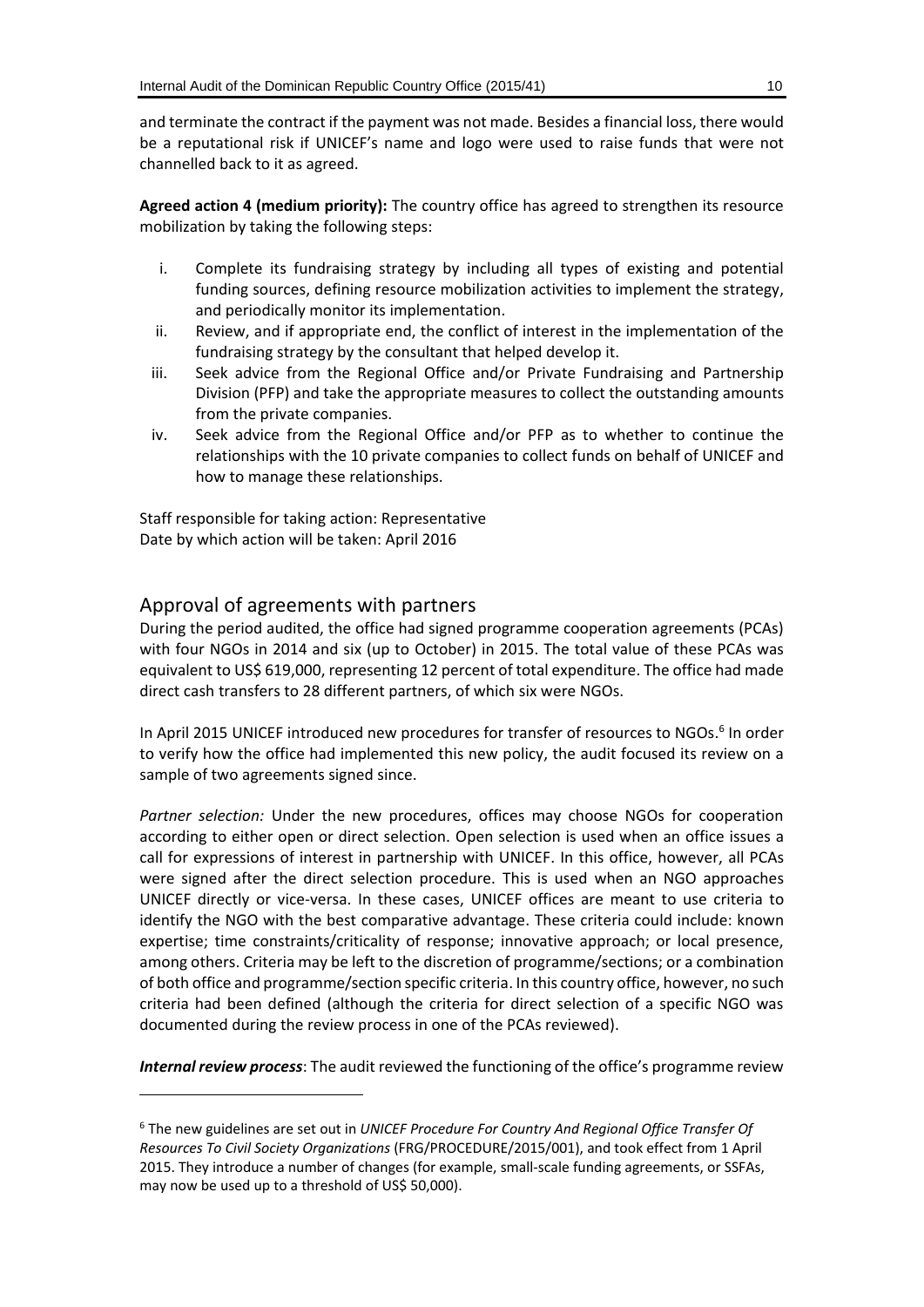committee (PRC). The committee did not assess the risks linked to the implementation of the PCAs. In the programme review committee submission forms for the two agreements reviewed by the audit, the section for the identification of key risks associated with the proposed programme was left blank.

In both cases, segregation of duties was not respected since the programme officer submitting the proposal also signed the committee's minutes as a member.

An inadequate and insufficiently independent review may lead to the selection of an implementing partner who does not bring the most added value to the country programme.

**Agreed action 5 (medium priority):** The country office agrees to:

- i. Apply criteria for identification of NGOs with the best comparative advantage for the country programme as required in UNICEF Guidance.
- ii. Systematically include in the minutes of the programme review committee the criteria used for the selection of the implementing partners.
- iii. Assess the risks linked to the implementation of the programme cooperation agreements during the review by the committee.
- iv. Avoid submission of the proposal to the review committee by a programme officer who is also a voting member (the programme officer submitting the proposal should not be a voting member of the committee).

Staff responsible for taking action: Deputy Representative and Programme officers, PRC members, submitting member of the PCA Date by which action will be taken: September 2016

#### Harmonized Approach to Cash Transfers (HACT)

Offices are required to implement the Harmonized Approach to Cash Transfers (HACT). With HACT, the office relies on implementing partners to manage and report on use of funds provided for agreed activities. This reduces the amount of supporting documentation UNICEF demands from the partner, thus cutting bureaucracy and transaction costs.

HACT makes this possible by requiring offices to systematically assess the financial management capacity of a given partner and its level of risk before making cash transfers to it, and to adjust their method of funding and assurance practices accordingly. HACT therefore includes micro-assessments of the individual implementing partners (both Government entities and NGOs). There should also be a macro-assessment of the country's public financial management system. As a further safeguard, the HACT framework requires offices to carry out assurance activities regarding the proper use of cash transfers. These should include programmatic visits, spot checks, scheduled audits for implementing partners expected to receive more than US\$ 500,000 during the programme cycle, and special audits when specific issues or concerns arise.

Over the period from January 2014 to March 2015, cash transfers to over 42 partners amounted to about US\$ 960,000, representing 24 percent of total expenditure. The audit noted the following.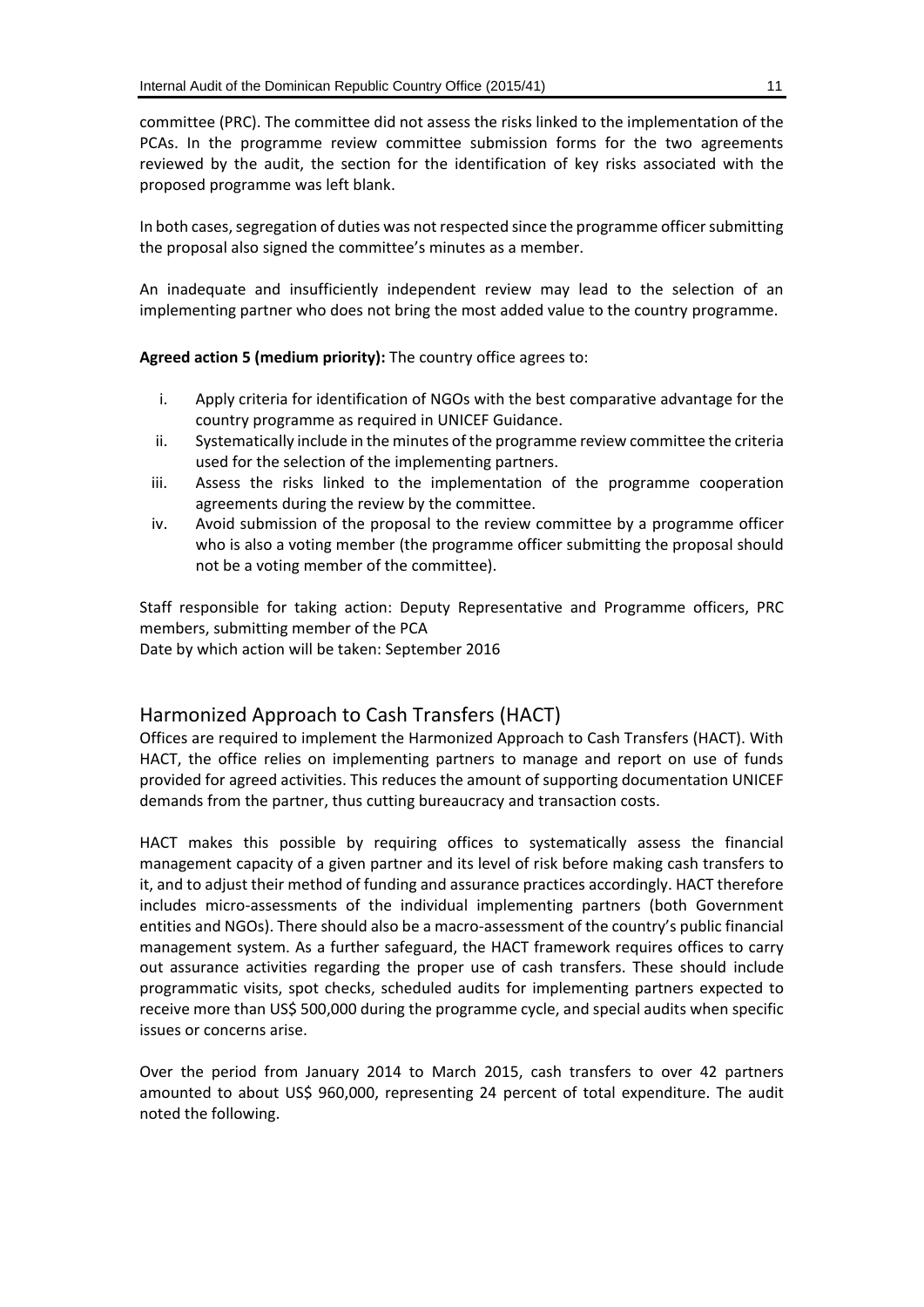*Training:* The country office had prepared a powerpoint presentation on HACT in 2012 to be used in support of training initiatives. It had also produced a short user guide on how to fill in FACE forms.<sup>7</sup>

The office organized HACT training in 2014 for staff members, Government counterparts and NGOs. However, only 11 of the 28 partners who received direct cash transfers during the period under audit attended. The office said that when an agreement was signed with a new implementing partner, a briefing session on HACT was generally organized. The office could provide evidence of these briefing sessions for three partners only, and there was no system to check that implementing partners with an ongoing agreement had been trained on HACT framework and procedures.

Of the office's own 22 staff, 18 were involved directly or indirectly in HACT, and should have had training. Nine participated in the 2014 on-site training. However, UNICEF subsequently introduced online training on HACT that is compulsory for programme and operations staff members, and is necessary to obtain the required certificate, even for those who have done on-site training organized by their own office. At the time of the audit, eight had completed the online HACT training. Five of these had the on-site training as well; however, six of the 18 staff in question had done neither, and nine staff members who were involved directly or indirectly with HACT had still to do the online training required for the mandatory certificate. The audit noted that the online training was not included in the staff members' learning and development plans, which would have helped ensure that it was done.

*Assurance activities:* The office prepared an assurance plan in 2014 and 2015. However, the plans did not follow the standard format of the organization. It was only a list of spot checks and programmatic visits, and did not show whether the type of assurance activities and their frequency had been determined by the risk level of the partners as determined by their individual micro-assessments.

The audit checked the level of implementation of the plans. In 2014, 16 spot checks and 44 programmatic visits were planned. In practice, all spot checks were implemented but only 28 programmatic visits took place. In 2015, seven spot checks and one audit were planned, but at the time of the audit, neither the spot checks nor the audit had been done, as the office was still in the process of selecting the firm to do them. Also, only 16 programmatic visits had been performed out of the 40 planned.

The audit noted that the number of spot checks and programmatic visits planned was not aligned with the frequency of assurance activities as defined in UNICEF HACT policy. Indeed, it was found that out of 10 partners who were supposed to have one spot check or more per year, three had not received any during the audited period. Moreover, the two partners who were supposed to be spot checked twice or more were only spot checked once in 2014, and not at all in 2015. The same two partners who were supposed to get two visits per year received no visit in either 2014 or in 2015. Finally, of the 26 partners who were supposed to have one programmatic visit per year, 11 did not receive any visits, one was visited in 2015 but not in 2014, and six were visited in 2014 but not in 2015.

-

<sup>&</sup>lt;sup>7</sup> The Funding Authorization Certificate of Expenditure (FACE) form is used by the partner to request and liquidate cash transfers. It is also used by UNICEF to process the requests for and liquidation of cash transfers. The FACE forms should reflect the workplans, which set out the activities for which funds are being requested, or on which they have been spent. The FACE form was designed for use with the HACT framework, but can also be used outside it.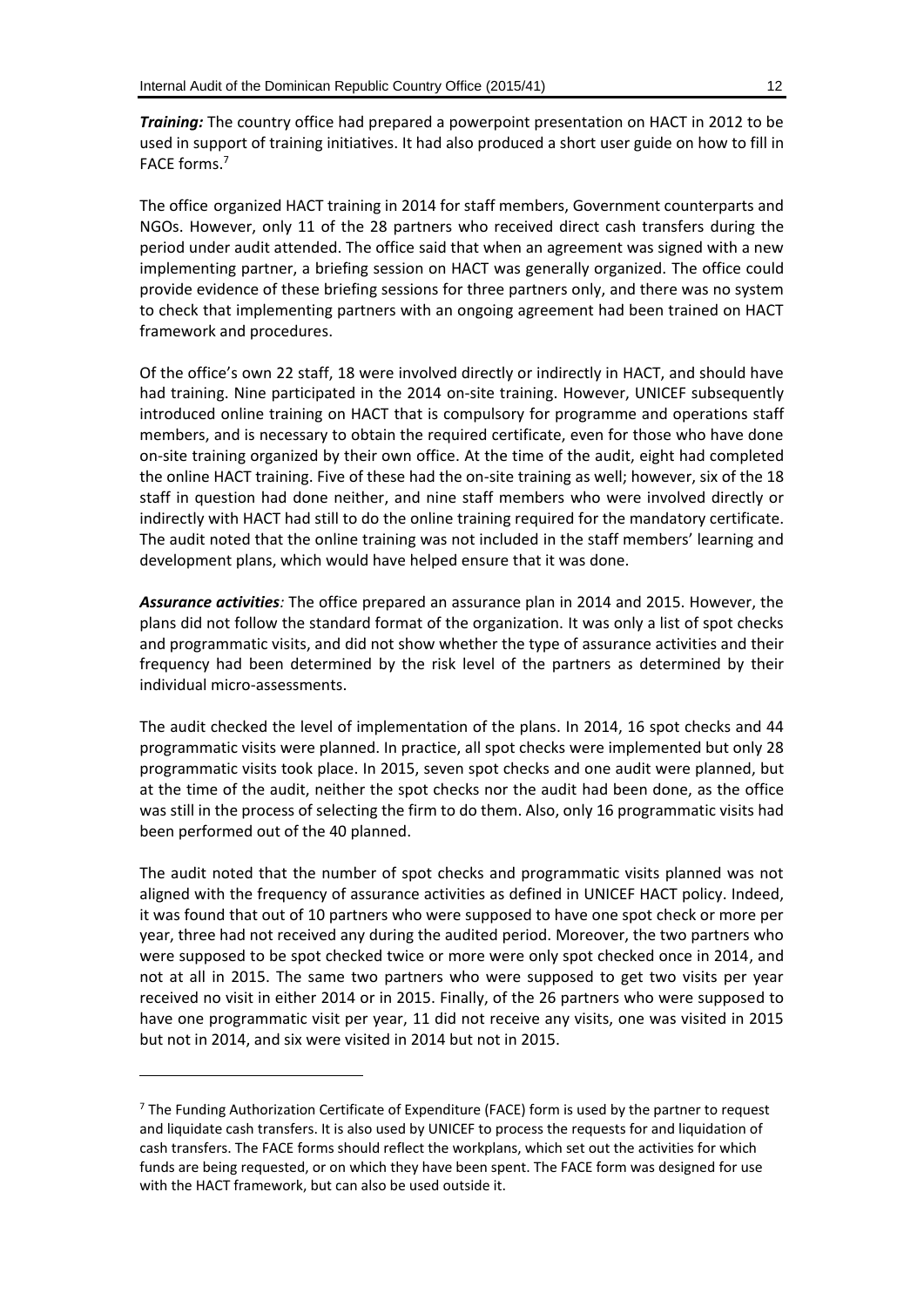There were no partners that were receiving over US\$ 500,000 during the previous or current country programme, so there were no partners to be audited.

**Agreed action 6 (high priority):** The office agrees to, with the support from the Regional Office, fully implement the Harmonized Approach to Cash Transfers (HACT) in accordance with the revised 2014 HACT guidelines and procedures, and to take the following specific steps:

- i. Ensure that all implementing partners with an ongoing agreement have been trained on the HACT framework and procedures.
- ii. Have all staff who are involved in direct cash transfer management on a permanent or temporary basis complete the on-line HACT training,
- iii. Develop an assurance plan in compliance with UNICEF's standard format and the rules on the frequency of assurance activities as defined in UNICEF HACT policy, and ensure it is implemented as planned.

Staff responsible for taking action: Programme officers/HACT focal point and Deputy Representative

Date by which action will be taken: September 2016

#### Programme monitoring

Country offices are expected to monitor the progress of supported activities in the field. UNICEF's Programme Policy and Procedure Manual specifies several elements as necessary for an effective monitoring framework. They include detailed plans and schedules, field visits, analysis of information, progress reporting and monitoring of action taken. The audit noted the following.

*Planning of field visits:* The office did not have any monitoring plan detailing the type and timing of monitoring activities to be performed throughout the year. Field visits that involved a travel authorization were reflected in the travel plan; other types of monitoring activities (for example meetings in Santo Domingo, for which no travel authorization was needed) were not reflected in any plan.

The office had a travel plan, in the form of a calendar with projections of trips per staff member, indicating the destination. It was found that the Monitoring and Evaluation officer was also going to the field to monitor activities and resultsfor all the programme components. It was not clear how these missions were coordinated with the monitoring activities performed by the programme officers. This absence of coordination of monitoring activities may lead to inefficient use of resources for monitoring.

*Feedback from field visits:* The audit could not see how the results of field visits by the programme officers were used. The office confirmed that they were not used to support the liquidation of the direct cash transfer advances or the reporting in the Results Assessment Module (RAM).

As agreed in a CMT meeting of 5 February 2014 and recorded in corresponding minutes, only the field visits involving an overnight stay were reported on in writing. The other monitoring activities (meetings and field visits without an overnight stay) were discussed during the Programme Coordination Meetings and were reported on in the minutes if an issue had been identified or a success noted. The field-trip reports prepared for missions that did involve an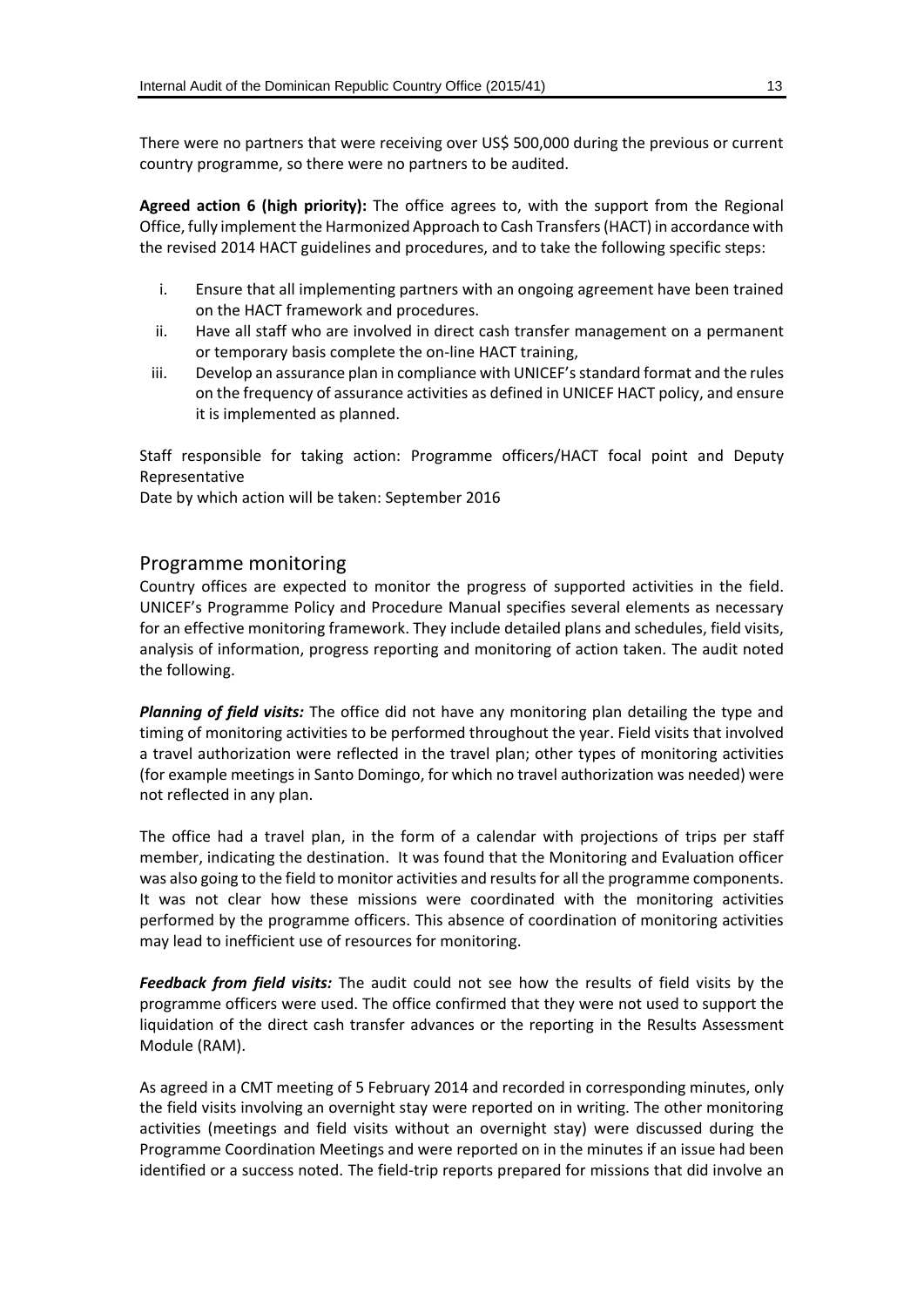overnight stay were prepared using a standard format and put on the shared drive. However, the audit could not ascertain whether they were always reviewed, since they were not signed by the supervisor after review.

The office did not have a system to capture the results of the monitoring visits as well as the planned follow-up actions. A list of outstanding action points was introduced in the Programme Coordination meetings minutes from June 2015, but their implementation was not reviewed from one meeting to the next. One section did have a list of actions that included those resulting from monitoring activities, and did monitor their status; however, this was an exception.

**Agreed action 7 (medium priority):** The office agrees to strengthen programme monitoring by taking the following steps:

- i. Ensure that monitoring activities performed by the Monitoring and Evaluation officer are coordinated with those of programme officers.
- ii. Ensure that trip reports are systematically reviewed by supervisors.
- iii. Track and follow up key issues identified during monitoring visits.

Staff responsible for taking action: Deputy Representative and M&E Officer Date by which action will be taken: January 2016

#### Programme management: Conclusion

Based on the audit work performed, OIAI concluded that, subject to implementation of agreed actions described, the controls and processes over programme management, as defined above, were generally established and functioning during the period under audit.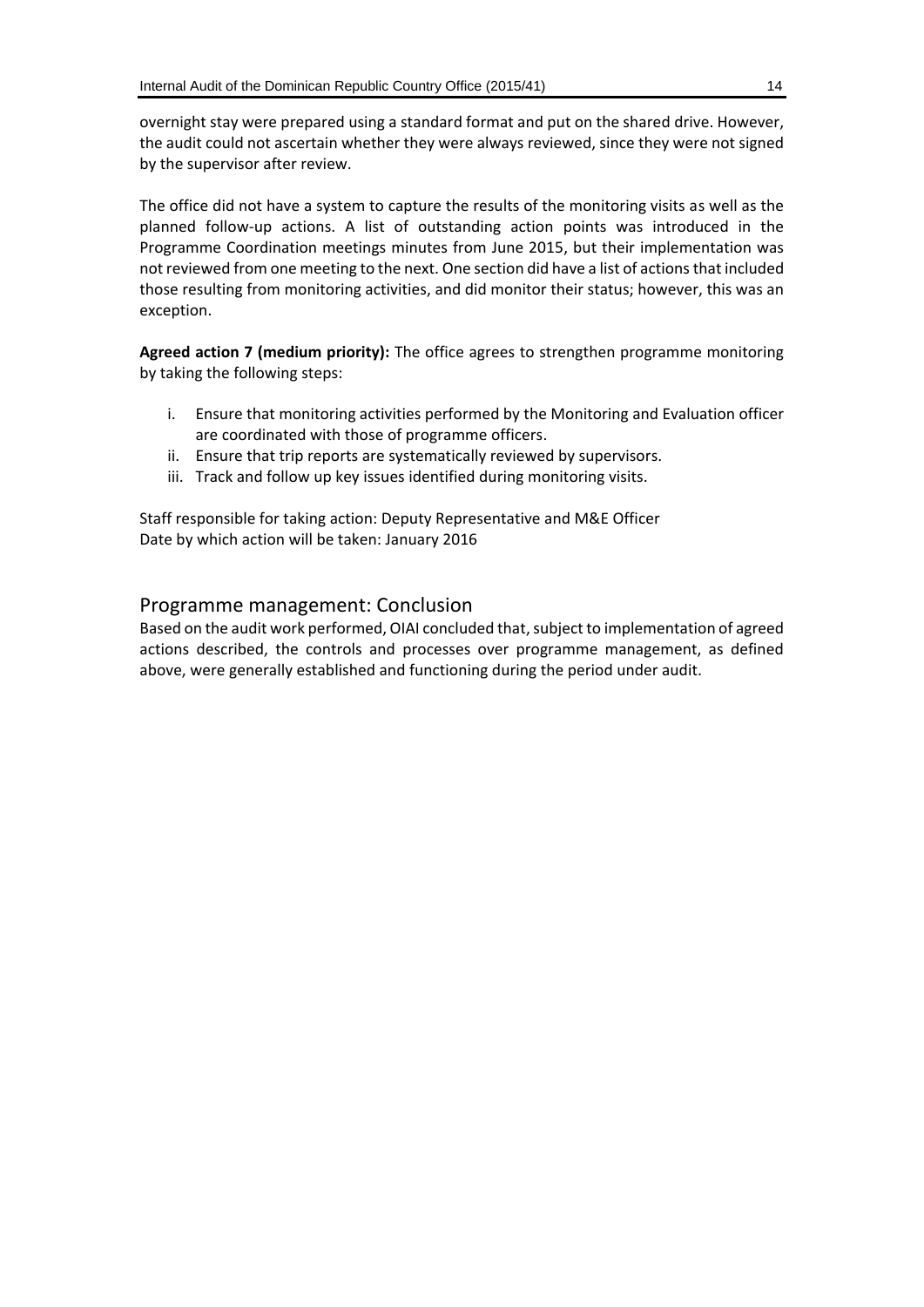# 3 Operations support

In this area the audit reviews the country office's support processes and whether they are in accordance with UNICEF Rules and Regulations and with policies and procedures. The scope of the audit in this area includes the following:

- **Financial management**. This covers budgeting, accounting, bank reconciliations and financial reporting.
- **Procurement and contracting.** This includes the full procurement and supply cycle, including bidding and selection processes, contracting, transport and delivery, warehousing, consultants, contractors and payment.
- **Asset management**. This area covers maintenance, recording and use of property, plant and equipment (PPE). This includes large items such as premises and cars, but also smaller but desirable items such as laptops; and covers identification, security, control, maintenance and disposal.
- **Inventory management.** This includes consumables, including programme supplies, and the way they are warehoused and distributed.
- **Information and communication technology (ICT)**. This includes provision of facilities and support, appropriate access and use, security of data and physical equipment, continued availability of systems, and cost-effective delivery of services.

All the above areas were covered in this audit except for the inventory management, since the country office does not carry any inventory, and asset management, because of the insignificant value of office's assets (US\$ 78,110 as at October 2015).

The audit found that controls were functioning well over a number of areas. The office had successfully moved to a full electronic bank payment system. Moreover, to optimize resources, the office had its premises in a UN House along with five other UN agencies, and used some of their long-term agreements with service providers. Finally, it had obtained a score of 98 points out of 100 in Early Warning-Early Action emergency preparedness, according to UNICEF's Office of Emergency Programmes (EMOPS).

However, the audit noted the following.

#### Cash transfer management

In 2014 cash transfers amounted to an equivalent of about US\$ 979,000, or 31 percent of the total expenditures. In 2015 (up to end of October), the amount was an equivalent to US\$ 566,245, or 28 percent of the total expenditures. The audit sampled direct cash transfer (DCT) transactions with four partners amounting to US\$ 352,741 (including eight payments and five liquidations). It noted the following.

*Authorized signatures on FACE forms:* In three instances out of five sampled, the staff member who approved the FACE forms did not sign it (this is required by Appendix VI of the February 2014 UN Development Group HACT framework, *Guidelines for completing a FACE form*). In the other cases, it was signed but neither the name of the staff member nor their function was given, making the signature difficult to identify. Moreover, the audit noted that the office did not have a list of authorized signatories for its implementing partners. For NGOs this mattered less, as the signature on FACE forms could be compared to that on the PCAs; however, this could not be done for government partners. Also, in one case, it was found that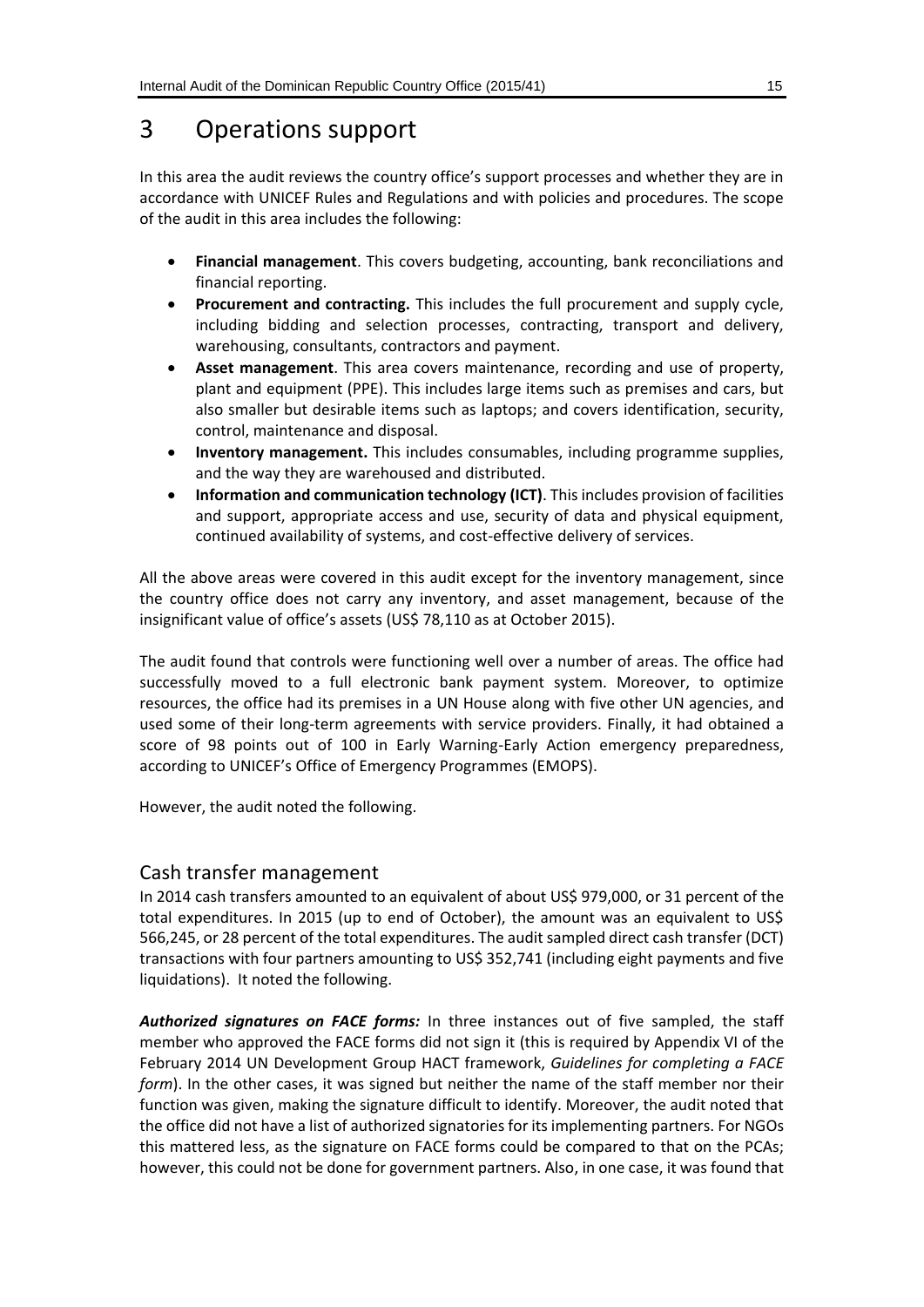the signature on the FACE form to request advance payment did not correspond to the one on the PCA, risking payment of cash transfers to someone not authorized to receive them.

*Breakdown of expenses:* In one case, it was found that the FACE form both for advance request and liquidation only indicated one budget line. There was no breakdown of budget at activity level and the workplan was not attached. This prevented the office from reconciling the amount requested to be paid as an advance with the signed workplan. It also made it harder for the office to understand the details of expenses for liquidation purposes.

*Outstanding DCT:* The audit looked at a case of a DCT of an amount of 4,632,444 Dominican pesos (about US\$ 100,000) which had remained outstanding for over nine months. Half of it was finally liquidated; the rest was, by agreement with the partner, reprogrammed in order to finance other activities. However, in the accounting system at the time of the audit, the remaining amount still appeared as outstanding in VISION<sup>8</sup> and was not shown as reprogrammed.

The office said the system would not allow it to record the unliquidated portion of the DCT as reprogrammed because the reprogramming decision was taken in September 2015, after the programme budget allotment (PBA) had expired (in August 2015). Had the office followed the established process for liquidation and reprogramming of the unspent part of the DCT before the expiry of the PBA, this would not have occurred.

Inadequate review or approval of expenditures may prevent accurate verification that the resources provided to the partners have been used as agreed.

**Agreed action 8 (medium priority):** The country office agrees to strengthen Direct Cash Transfer (DCT) management by ensuring that:

- i. An authorized list of signatories from implementing partners is established for verification against signatures on the Funding Authorization Certificate of Expenditure (FACE) forms.
- ii. Staff members approving FACE forms (advance or liquidation) print their name and sign.
- iii. Implementing partners provide itemized cost estimates for advance requests and liquidations.
- iv. Action is taken to reflect the liquidation of the outstanding DCT amount in the accounting system.
- v. UNICEF procedures for liquidation and reprogramming of unspent DCTs amounts are adhered to.

Staff responsible for taking action: Deputy Representative, Programme Officers, and Programme Assistants

Date by which action will be taken: March 2016

#### Contract management

1

In 2014 and 2015 up to October, contracts for services amounted to US\$ 269,000, representing 5 percent of total expenditure. The audit reviewed five contracts (three

<sup>8</sup> VISION (Virtual Integrated System of Information) is UNICEF's management system.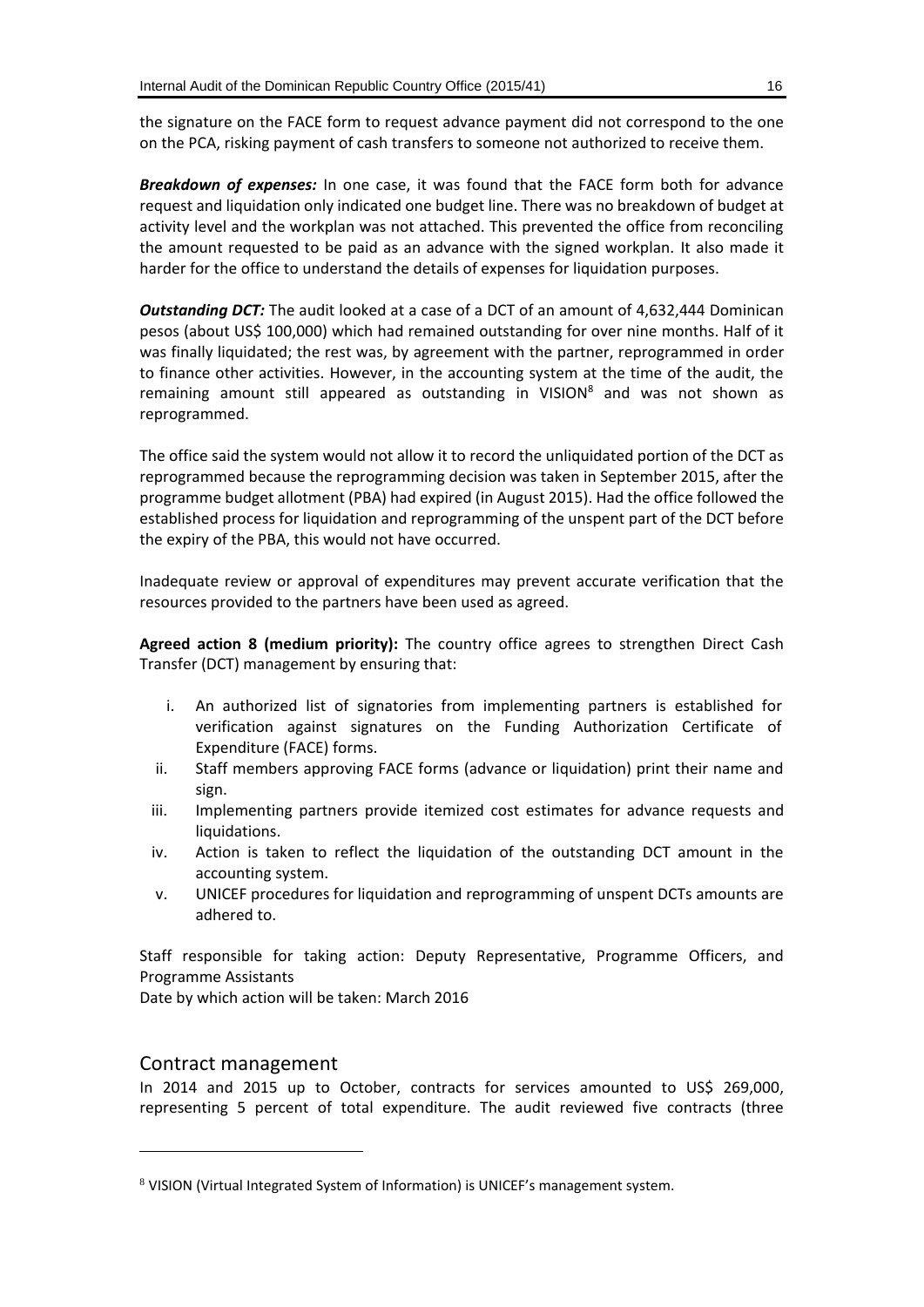consultancy contracts and two institutional contracts) with a total value of US\$ 174,582, or 65 percent of the total value of 2014 and 2015 contracts.

*Single source:* It was found that four out of 28 of all the contracts for consulting services signed by the office over the period under review were single-sourced. This is not compliant with UNICEF Administrative Instruction AI2013-001 on *Consultants and Individual contractors.* This specifies that in the case of consultants, $9$  competitive selection can only be waived in countries declared as in an emergency situation – which was not the case for the Dominican Republic. Out of the five contracts that the audit tested, two consultant contracts were single-sourced. In both cases, a note for the record was prepared to justify the selection process, but the reasons given therein did not justify a competitive selection not being organized.

*Determination of consulting fees:* In two cases out of five, no evidence was found in the documents submitted to the Contract Review Committee of how the consulting fees had been determined. Therefore, their reasonableness could not have been assessed by the Committee. The two contracts in question were worth US\$ 11,858.7 and US\$ 19,647.7.

*Insurance:* In two instances, the audit noted that the consultant had not provided any supporting documents for their insurance coverage. The UNICEF policy on *Consultants and Individual Contractors* states that "consultants and individual contractors are required to certify that they are covered by medical/health insurance".

*Evaluation:* In four instances, no evaluation form had been completed at the end of the contract to assess the performance of the consultant (UNICEF policy requires this on completion of assignment or at the end of the 11-month contracting period; it should be used as a reference for future contracts).

*CRC review:* The contract review committee (CRC) met on request during the period under review. From the minutes, the audit noted that the risk analysis for the contract reviewed was not completed in eight instances out of 24. In the 16 other instances, it was mentioned simply that no contractual risk existed linked to the implementation of the contract. This indicates that the risks may not have correctly been identified and mitigated.

*VISION data:* The audit found that some of data recorded in VISION were inaccurate or incomplete. These included for example an updated P11 form, whether the consultant was a former staff or retiree, the CRC dates, the selection process and/or the evaluation form. Also, some supporting documents such as CRC minutes, terms of reference, signed contracts, invoices and evaluation forms were not attached in VISION in contracts tested.

Some of the contracts for which final payments had been made or which had already expired were still recorded as open contracts in VISION. This would prevent unused funds from the original commitments being reallocated (and in some cases could lead to their expiry).

**Agreed action 9 (medium priority):** The country office agrees to strengthen contract management by taking the following steps:

i. Subject non-emergency contracts to competitive selection.

-

ii. Systematically record the calculation used to determine the consulting fees for

<sup>&</sup>lt;sup>9</sup> Institutional contractors are covered by different guidelines; for these, UNICEF does permit singlesource selection in non-emergencies, although only under certain conditions.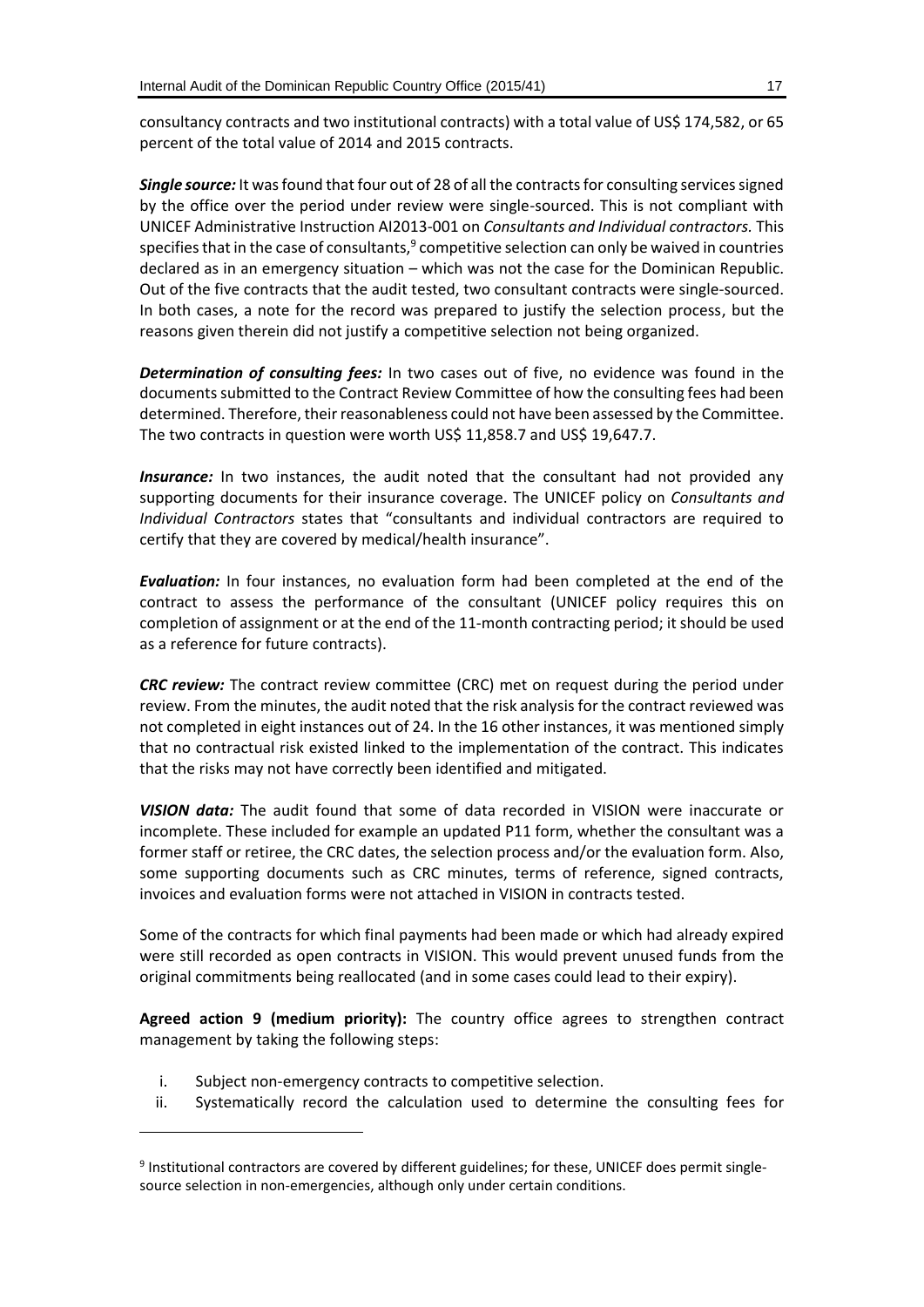submission to the Contract Review Committee (CRC).

- iii. Request proof of medical insurance coverage from all consultants.
- iv. Always prepare a formal output evaluation at the end of the assignment or after an 11-month contractual period.
- v. Always systematically perform and record a risk assessment during the review of the contracts by the CRC.
- vi. Ensure that data recorded in VISION for contracts monitoring, such as information on the consultant (gender, nationality, updated P11, former staff or retiree), the selection process (competitive or single source, CRC date) and the existence of an evaluation form are accurate and complete, and that supporting documents are attached.
- vii. Close contracts for which final payment has been made in VISION, to release unused funds.

Staff responsible for taking action: Representative, Operations Officer, Programme Assistant and HR Assistant

Date by which action will be taken: January 2016

#### Travel management

Travel expenditures amounted to about US\$ 84,000 for 2014 and 74,000 so far in 2015, which represented 2.6 percent and 3.7 percent of total expenditure respectively. The audit tested three cases of staff travel for a total amount of US\$ 24,438.

*Medical clearance:* At the time of the audit it was found that two staff had travelled to countries for which medical clearance was necessary without the clearances. This showed the internal control system for medical clearance was weak.

*Most direct and economical route:* According to UNICEF policy on travel, the ticket quote selected should correspond to the most direct and economical route. The audit found that, in the three cases reviewed, there was no evidence to support that this was the case (for example, comparisons of different itineraries).

*Training certificates:* All UN staff on official trips should first complete the "Basic Security in the Field" (BSITF) and, in most cases, the "Advanced Security in the Field" (ASITF) courses. BSITF is required for all UNICEF staff (including consultants), regardless of level and whether they are serving at headquarters, regional or country offices. ASITF is required for official travel to any field location. The validity of BSITF and ASITF certificates is three years, after which point staff should re-take the courses and revalidate the certificates.

The audit reviewed the dates when such certificates were obtained by the office's staff members and found out that out of 20 staff members, 13 of them had an expired BSTIF certificate and 11 had an expired ASITF certificate. Moreover, two staff members had never obtained the BSTIF certificate at all. Also, five staff members had made field trips that required ASTIF without having ever obtained the certificate.

**Agreed action 10 (medium priority):** The office should reinforce its travel management by taking the following steps:

i. Ensure that all staff obtain required medical clearances before travel.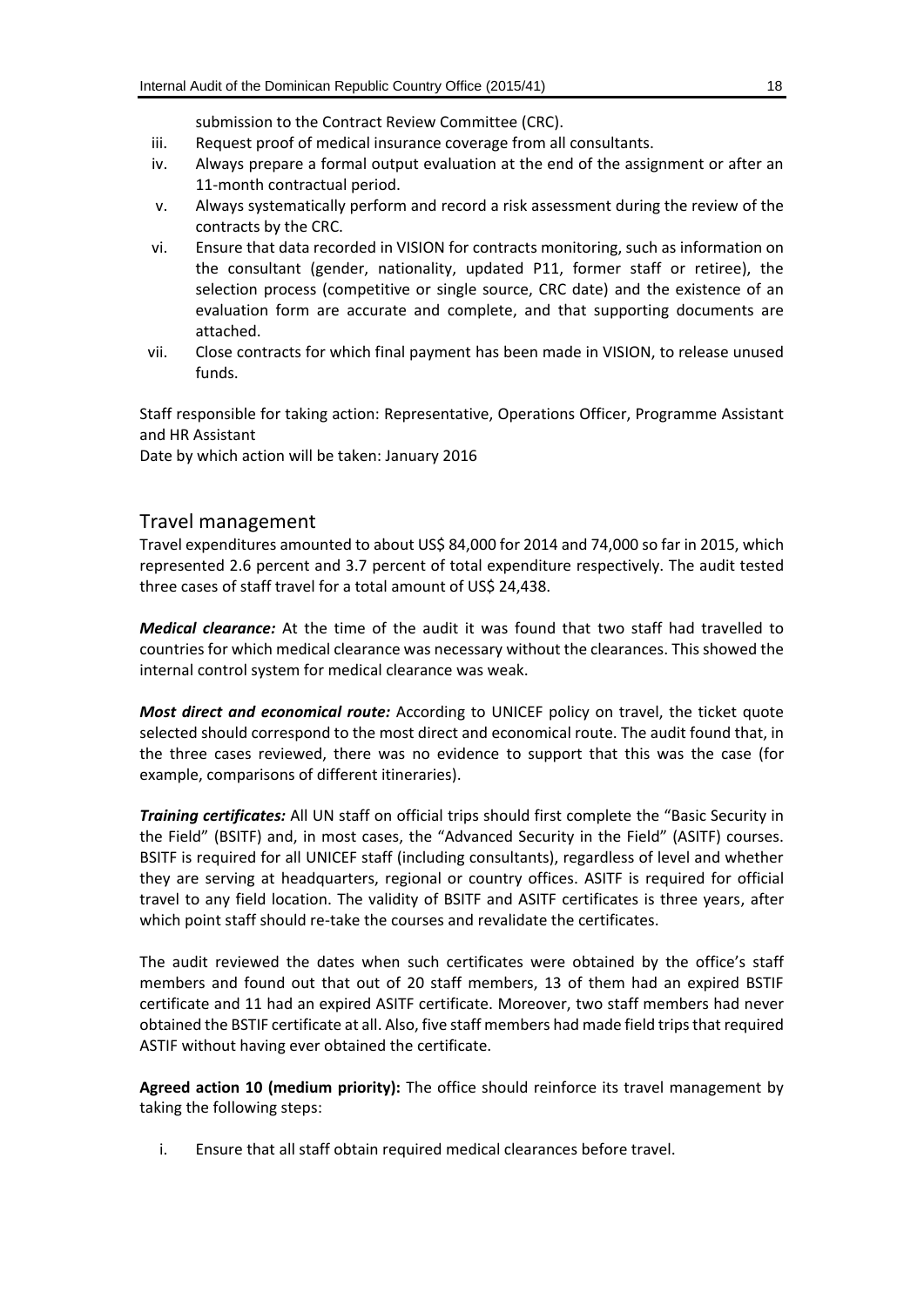- ii. Ensure that the Operations section verifies and documents that the itinerary selected actually corresponds to the most direct and economical route for the travel.
- iii. Establish a process for staff to be BSTIF- and ASTIF-certified before travel.

Staff responsible for taking action: Operations Officer and HR Assistant Date by which action will be taken: March 2016

#### Outsourcing of ICT function

In order to decrease the functional costs of the Dominican Republic office and finance its contribution to the Global Shared Service Centre, <sup>10</sup> the Regional Office had decided to outsource the country office's information and communication technology (ICT) function. This was done through competitive selection in August 2015, which resulted in the signature of a six-month contract with an IT company in October 2015. The audit reviewed the contractual process and noted the following.

First, the risks linked to the disclosure of confidential information had not yet been properly mitigated. A non-disclosure agreement had been signed with the selected company, but this used the template of the UNICEF *Non-Disclosure and Confidentiality Agreement*. This is used only to prevent disclosure of confidential information acquired during a competitive selection process (it is sometimes necessary for contractors to have certain information in order to bid properly). It is not intended to cover the potentially much larger volume of data and information a contractor may acquire after the contract is signed. The office did also have the contractor sign UNICEF's *Standards of Electronic Conduct* and its *Information Security Policy*. However, these documents are not legally binding.

Second, no service level agreement (SLA) had yet been signed at the time of the audit, even though the Regional ICT Officer had recommended it be signed as soon as the company was selected. This could mean that, should the selected company not meet the minimum quality standards, the office might not be able to obtain legal redress.

Third, the contractual risks were not correctly assessed during the CRC meeting. The minutes recorded that no risks existed. But outsourcing of the IT function bears the risk of disclosure of confidential information and of insufficient quality of service.

The audit also noted that the Regional Office had carried out a review of the office's ICT function in July 2015, largely in preparation for the outsourcing of the ICT function. The review found that 22 percent of the IT equipment was obsolete, that backup materials were not kept outside the office, and that there was no ICT workplan for 2015. At the time of the audit, the office had taken action on the first two of these points. However, an ICT workplan had still not been prepared.

#### **Agreed action 11 (medium priority):** The office agrees to**:**

-

- i. Define an information and communication technology (ICT) workplan for 2016.
- ii. Sign a non-disclosure agreement with the selected IT contractor, covering the contract period and after.
- iii. Prepare a service level agreement and have it signed by the IT contractor.

<sup>&</sup>lt;sup>10</sup> UNICEF is centralizing some of the transaction processing currently done in field offices at its new Global Shared Services Centre (GSSC) in Budapest. It is expected to commence operations in 2016.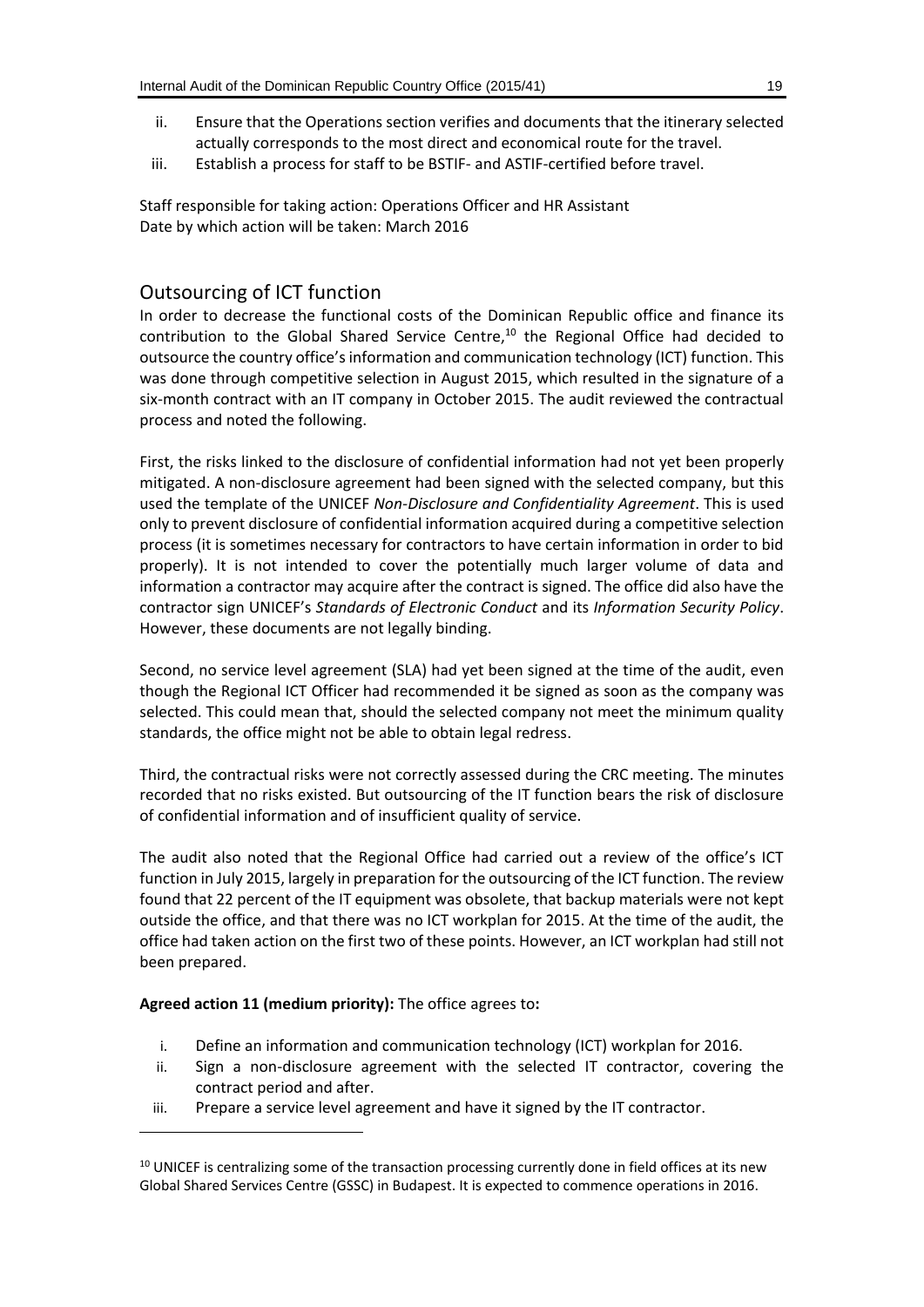iv. Properly assess the risks linked to the outsourcing of IT function and take adequate measures to mitigate them.

Staff responsible for taking action: Operations Officer Date by which action will be taken: May 2016

#### Operations support: Conclusion

Based on the audit work performed, OIAI concluded at the end of the audit that the controls and processes over operations support, as defined above, were generally established and functioning.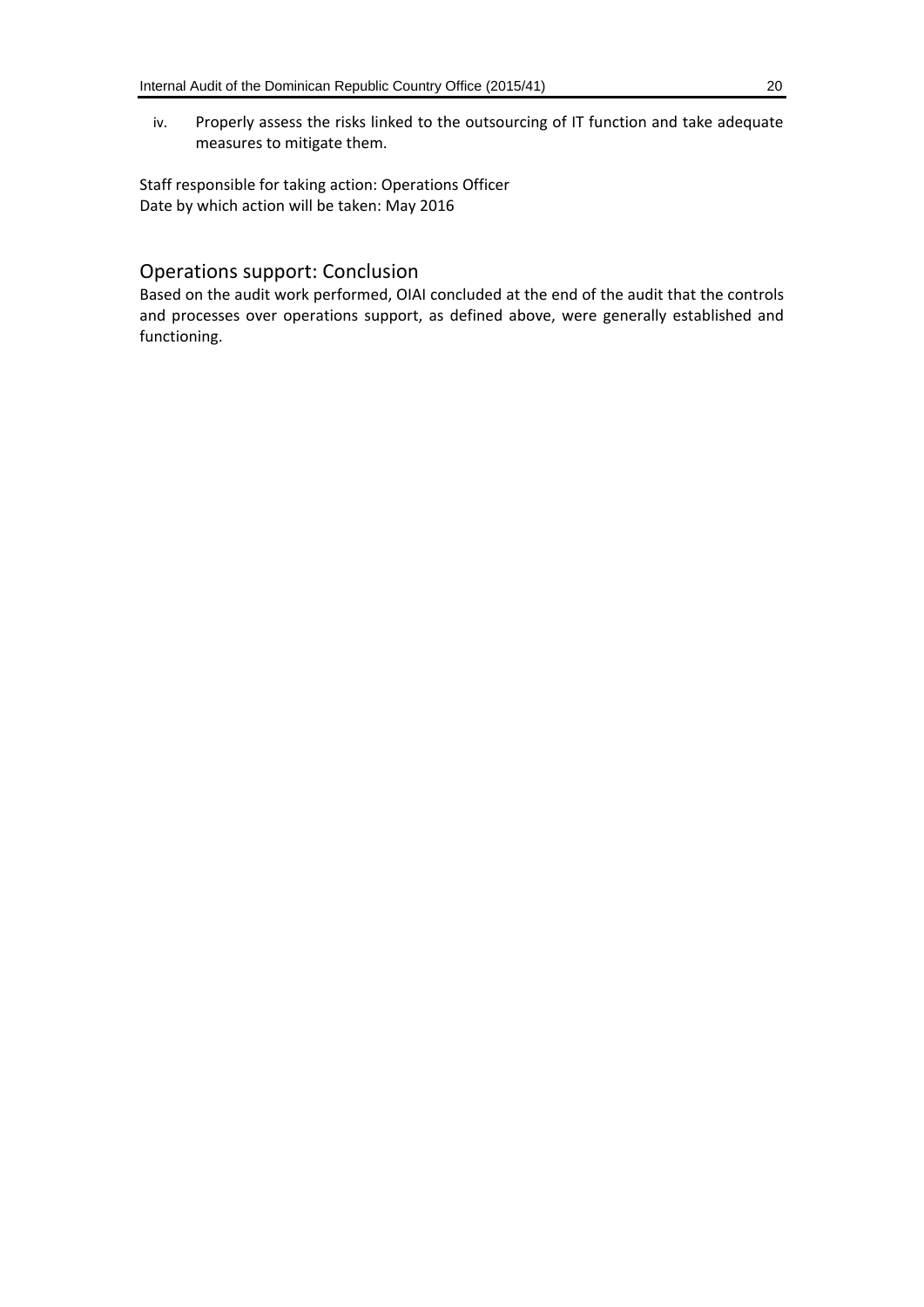# Annex A: Methodology, and definition of priorities and conclusions

The audit team used a combination of methods, including interviews, document reviews, and testing samples of transactions. The audit compared actual controls, governance and risk management practices found in the office against UNICEF policies, procedures and contractual arrangements.

OIAI is firmly committed to working with auditees and helping them to strengthen their internal controls, governance and risk management practices in the way that is most practical for them. With support from the relevant regional office, the regional office reviews and comments upon a draft report before the departure of the audit team. The Representative and their staff then work with the audit team on agreed action plans to address the observations. These plans are presented in the report together with the observations they address. OIAI follows up on these actions and reports quarterly to management on the extent to which they have been implemented. When appropriate, OIAI may agree an action with, or address a recommendation to, an office other than the auditee's (for example, a regional office or HQ division).

The audit looks for areas where internal controls can be strengthened to reduce exposure to fraud or irregularities. It is not looking for fraud itself. This is consistent with normal practices. However, UNICEF's auditors will consider any suspected fraud or mismanagement reported before or during an audit, and will ensure that the relevant bodies are informed. This may include asking the Investigations section to take action if appropriate.

The audit was conducted in accordance with the International Standards for the Professional Practice of Internal Auditing of the Institute of Internal Auditors. OIAI also followed the reporting standards of International Organization of Supreme Audit Institutions.

# Priorities attached to agreed actions

- **High:** Action is considered imperative to ensure that the audited entity is not exposed to high risks. Failure to take action could result in major consequences and issues.
- **Medium:** Action is considered necessary to avoid exposure to significant risks. Failure to take action could result in significant consequences.
- **Low:** Action is considered desirable and should result in enhanced control or better value for money. Low-priority actions, if any, are agreed with the regionaloffice management but are not included in the final report.

# Conclusions

The conclusions presented at the end of each audit area fall into four categories:

#### *[Unqualified (satisfactory) conclusion]*